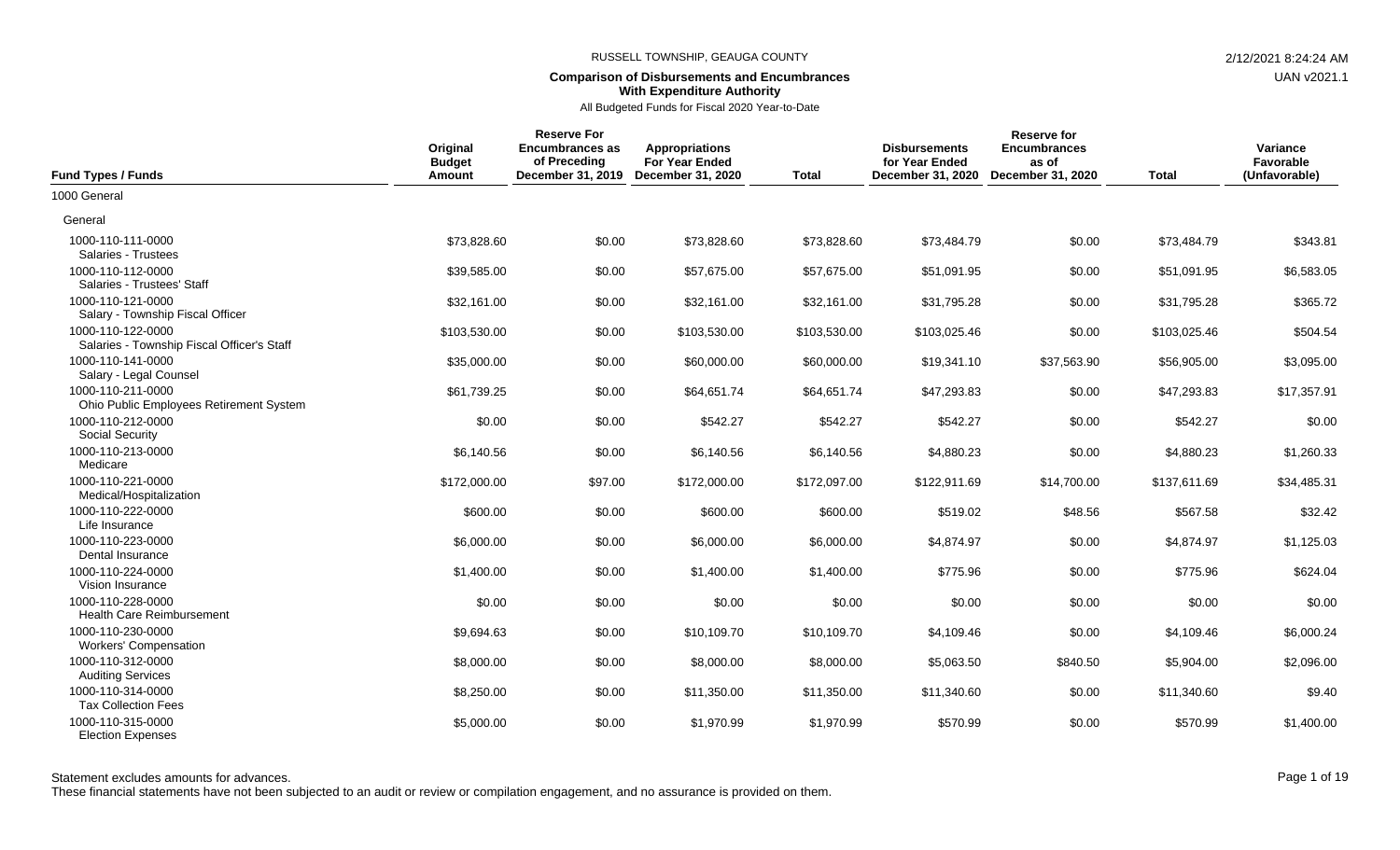## **Comparison of Disbursements and Encumbrances With Expenditure Authority**

All Budgeted Funds for Fiscal 2020 Year-to-Date

| <b>Fund Types / Funds</b>                                          | Original<br><b>Budget</b><br><b>Amount</b> | <b>Reserve For</b><br><b>Encumbrances as</b><br>of Preceding<br>December 31, 2019 | <b>Appropriations</b><br><b>For Year Ended</b><br>December 31, 2020 | <b>Total</b> | <b>Disbursements</b><br>for Year Ended<br>December 31, 2020 | Reserve for<br><b>Encumbrances</b><br>as of<br><b>December 31, 2020</b> | <b>Total</b> | Variance<br>Favorable<br>(Unfavorable) |
|--------------------------------------------------------------------|--------------------------------------------|-----------------------------------------------------------------------------------|---------------------------------------------------------------------|--------------|-------------------------------------------------------------|-------------------------------------------------------------------------|--------------|----------------------------------------|
| 1000-110-319-0000                                                  | \$30,000.00                                | \$1,996.42                                                                        | \$5,000.00                                                          | \$6,996.42   | \$4,676.92                                                  | \$0.00                                                                  | \$4,676.92   | \$2,319.50                             |
| Other - Professional and Technical Services                        |                                            |                                                                                   |                                                                     |              |                                                             |                                                                         |              |                                        |
| 1000-110-330-0000                                                  | \$12,500.00                                | \$721.32                                                                          | \$10,355.00                                                         | \$11,076.32  | \$4,298.44                                                  | \$666.28                                                                | \$4,964.72   | \$6,111.60                             |
| <b>Travel and Meeting Expense</b>                                  |                                            |                                                                                   |                                                                     |              |                                                             |                                                                         |              |                                        |
| 1000-110-345-0000                                                  | \$1,500.00                                 | \$0.00                                                                            | \$2,000.00                                                          | \$2,000.00   | \$1,477.74                                                  | \$0.00                                                                  | \$1,477.74   | \$522.26                               |
| Advertising                                                        |                                            |                                                                                   |                                                                     |              |                                                             |                                                                         |              |                                        |
| 1000-110-381-0000<br><b>Property Insurance Premiums</b>            | \$2,750.00                                 | \$0.00                                                                            | \$4,395.00                                                          | \$4,395.00   | \$4,395.00                                                  | \$0.00                                                                  | \$4,395.00   | \$0.00                                 |
|                                                                    |                                            |                                                                                   |                                                                     |              |                                                             |                                                                         |              |                                        |
| 1000-110-382-0000<br><b>Liability Insurance Premiums</b>           | \$3,500.00                                 | \$0.00                                                                            | \$4,158.10                                                          | \$4,158.10   | \$4,158.10                                                  | \$0.00                                                                  | \$4,158.10   | \$0.00                                 |
| 1000-110-383-0000                                                  |                                            |                                                                                   |                                                                     | \$1,000.00   | \$0.00                                                      | \$0.00                                                                  |              | \$1,000.00                             |
| <b>Fidelity Bond Premiums</b>                                      | \$1,000.00                                 | \$0.00                                                                            | \$1,000.00                                                          |              |                                                             |                                                                         | \$0.00       |                                        |
| 1000-110-389-0000                                                  | \$1,530.00                                 | \$0.00                                                                            | \$871.90                                                            | \$871.90     | \$699.51                                                    | \$0.00                                                                  | \$699.51     | \$172.39                               |
| Other - Insurance and Bonding                                      |                                            |                                                                                   |                                                                     |              |                                                             |                                                                         |              |                                        |
| 1000-110-410-0000                                                  | \$4,080.00                                 | \$0.00                                                                            | \$4,080.00                                                          | \$4,080.00   | \$2,124.74                                                  | \$138.78                                                                | \$2,263.52   | \$1,816.48                             |
| <b>Office Supplies</b>                                             |                                            |                                                                                   |                                                                     |              |                                                             |                                                                         |              |                                        |
| 1000-110-490-0000                                                  | \$500.00                                   | \$0.00                                                                            | \$500.00                                                            | \$500.00     | \$0.00                                                      | \$0.00                                                                  | \$0.00       | \$500.00                               |
| Other - Supplies and Materials                                     |                                            |                                                                                   |                                                                     |              |                                                             |                                                                         |              |                                        |
| 1000-110-599-0000                                                  | \$53,000.00                                | \$1,357.97                                                                        | \$52,429.01                                                         | \$53,786.98  | \$27,368.57                                                 | \$1,662.96                                                              | \$29,031.53  | \$24,755.45                            |
| Other - Other Expenses                                             |                                            |                                                                                   |                                                                     |              |                                                             |                                                                         |              |                                        |
| 1000-120-190-0000                                                  | \$5,075.00                                 | \$0.00                                                                            | \$5,075.00                                                          | \$5,075.00   | \$0.00                                                      | \$0.00                                                                  | \$0.00       | \$5,075.00                             |
| Other - Salaries                                                   |                                            |                                                                                   |                                                                     |              |                                                             |                                                                         |              |                                        |
| 1000-120-251-0000                                                  | \$5,200.00                                 | \$0.00                                                                            | \$5,200.00                                                          | \$5,200.00   | \$2,550.00                                                  | \$0.00                                                                  | \$2,550.00   | \$2,650.00                             |
| Uniform, Tool and Equipment Reimbursements                         |                                            |                                                                                   |                                                                     |              |                                                             |                                                                         |              |                                        |
| 1000-120-322-0000                                                  | \$1,500.00                                 | \$87.26                                                                           | \$1,500.00                                                          | \$1,587.26   | \$1,047.12                                                  | \$0.00                                                                  | \$1,047.12   | \$540.14                               |
| Garbage and Trash Removal                                          |                                            |                                                                                   |                                                                     |              |                                                             |                                                                         |              |                                        |
| 1000-120-323-0000                                                  | \$3,000.00                                 | \$0.00                                                                            | \$3,000.00                                                          | \$3,000.00   | \$0.00                                                      | \$0.00                                                                  | \$0.00       | \$3,000.00                             |
| Repairs and Maintenance                                            |                                            |                                                                                   |                                                                     |              |                                                             |                                                                         |              |                                        |
| 1000-120-323-0001<br>Repairs and Maintenance{VEHICLE/EQUIP REPAIR} | \$2,500.00                                 | \$0.00                                                                            | \$2,500.00                                                          | \$2,500.00   | \$0.00                                                      | \$0.00                                                                  | \$0.00       | \$2,500.00                             |
| 1000-120-323-0002                                                  |                                            |                                                                                   |                                                                     |              |                                                             |                                                                         |              |                                        |
| Repairs and Maintenance{BLDG/GROUNDS REPAIR}                       | \$61,200.00                                | \$1,463.10                                                                        | \$61,200.00                                                         | \$62,663.10  | \$42,749.42                                                 | \$4,536.42                                                              | \$47,285.84  | \$15,377.26                            |
| 1000-120-323-0006                                                  | \$18,360.00                                | \$107,851.09                                                                      | \$18,360.00                                                         | \$126,211.09 | \$17,975.17                                                 | \$89,875.92                                                             | \$107,851.09 | \$18,360.00                            |
| Repairs and Maintenance{WASTE WATER}                               |                                            |                                                                                   |                                                                     |              |                                                             |                                                                         |              |                                        |
| 1000-120-341-0000                                                  | \$5,000.00                                 | \$0.00                                                                            | \$5,000.00                                                          | \$5,000.00   | \$4,449.41                                                  | \$0.00                                                                  | \$4,449.41   | \$550.59                               |
| Telephone                                                          |                                            |                                                                                   |                                                                     |              |                                                             |                                                                         |              |                                        |
| 1000-120-351-0000                                                  | \$12,000.00                                | \$697.86                                                                          | \$12,000.00                                                         | \$12,697.86  | \$7,795.37                                                  | \$761.94                                                                | \$8,557.31   | \$4,140.55                             |
| Electricity                                                        |                                            |                                                                                   |                                                                     |              |                                                             |                                                                         |              |                                        |

## Statement excludes amounts for advances. The state of the control of the control of the Page 2 of 19

These financial statements have not been subjected to an audit or review or compilation engagement, and no assurance is provided on them.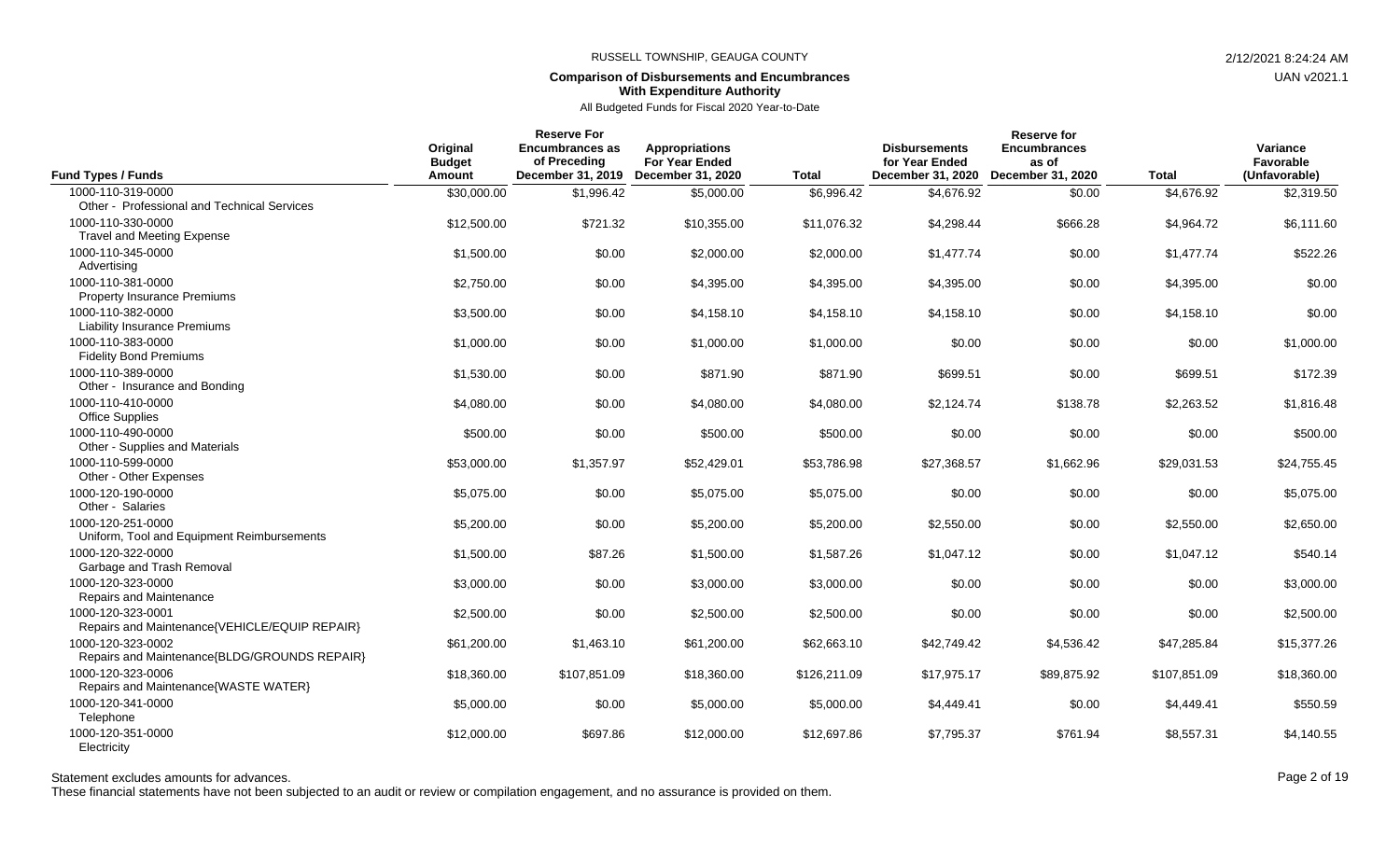## **Comparison of Disbursements and Encumbrances With Expenditure Authority**

All Budgeted Funds for Fiscal 2020 Year-to-Date

| <b>Fund Types / Funds</b>                                       | Original<br><b>Budget</b><br>Amount | <b>Reserve For</b><br><b>Encumbrances as</b><br>of Preceding<br>December 31, 2019 | <b>Appropriations</b><br><b>For Year Ended</b><br><b>December 31, 2020</b> | <b>Total</b> | <b>Disbursements</b><br>for Year Ended<br>December 31, 2020 | <b>Reserve for</b><br><b>Encumbrances</b><br>as of<br>December 31, 2020 | <b>Total</b> | Variance<br>Favorable<br>(Unfavorable) |
|-----------------------------------------------------------------|-------------------------------------|-----------------------------------------------------------------------------------|----------------------------------------------------------------------------|--------------|-------------------------------------------------------------|-------------------------------------------------------------------------|--------------|----------------------------------------|
| 1000-120-353-0000<br><b>Natural Gas</b>                         | \$6,500.00                          | \$471.48                                                                          | \$6,500.00                                                                 | \$6,971.48   | \$3,178.19                                                  | \$163.97                                                                | \$3,342.16   | \$3,629.32                             |
| 1000-120-359-0000<br>Other - Utilities                          | \$4,900.00                          | \$113.06                                                                          | \$4,900.00                                                                 | \$5,013.06   | \$4,335.56                                                  | \$84.22                                                                 | \$4,419.78   | \$593.28                               |
| 1000-120-359-0007<br>Other - Utilities{Tech Services}           | \$10,000.00                         | \$0.00                                                                            | \$17,500.00                                                                | \$17,500.00  | \$14,629.00                                                 | \$0.00                                                                  | \$14,629.00  | \$2,871.00                             |
| 1000-120-420-0000<br><b>Operating Supplies</b>                  | \$4,500.00                          | \$0.00                                                                            | \$4,500.00                                                                 | \$4,500.00   | \$0.00                                                      | \$0.00                                                                  | \$0.00       | \$4,500.00                             |
| 1000-120-420-0010<br>Operating Supplies{GAS & DIESEL -SUPPLIES} | \$3,000.00                          | \$31.34                                                                           | \$3,000.00                                                                 | \$3,031.34   | \$268.02                                                    | \$5.76                                                                  | \$273.78     | \$2,757.56                             |
| 1000-120-430-0000<br>Small Tools and Minor Equipment            | \$1,000.00                          | \$0.00                                                                            | \$1,000.00                                                                 | \$1,000.00   | \$0.00                                                      | \$0.00                                                                  | \$0.00       | \$1,000.00                             |
| 1000-120-490-0000<br>Other - Supplies and Materials             | \$2,500.00                          | \$0.00                                                                            | \$2,500.00                                                                 | \$2,500.00   | \$626.37                                                    | \$33.56                                                                 | \$659.93     | \$1,840.07                             |
| 1000-120-599-0000<br>Other - Other Expenses                     | \$10,000.00                         | \$0.00                                                                            | \$2,500.00                                                                 | \$2,500.00   | \$0.00                                                      | \$0.00                                                                  | \$0.00       | \$2,500.00                             |
| 1000-120-599-0004<br>Other - Other Expenses{Recycling}          | \$1,020.00                          | \$0.00                                                                            | \$1,020.00                                                                 | \$1,020.00   | \$595.88                                                    | \$0.00                                                                  | \$595.88     | \$424.12                               |
| 1000-120-599-0005<br>Other - Other Expenses{MAINT. DONATIONS}   | \$1,500.00                          | \$0.00                                                                            | \$1,500.00                                                                 | \$1,500.00   | \$0.00                                                      | \$0.00                                                                  | \$0.00       | \$1,500.00                             |
| 1000-130-190-0000<br>Other - Salaries                           | \$82,824.00                         | \$0.00                                                                            | \$82,824.00                                                                | \$82,824.00  | \$71.740.57                                                 | \$0.00                                                                  | \$71,740.57  | \$11,083.43                            |
| 1000-130-599-0000<br>Other - Other Expenses                     | \$6,500.00                          | \$0.00                                                                            | \$6,500.00                                                                 | \$6,500.00   | \$721.75                                                    | \$0.00                                                                  | \$721.75     | \$5,778.25                             |
| 1000-210-190-0000<br>Other - Salaries                           | \$0.00                              | \$0.00                                                                            | \$0.00                                                                     | \$0.00       | \$0.00                                                      | \$0.00                                                                  | \$0.00       | \$0.00                                 |
| 1000-210-599-0000<br>Other - Other Expenses                     | \$1,500.00                          | \$0.00                                                                            | \$1,500.00                                                                 | \$1,500.00   | \$531.00                                                    | \$0.00                                                                  | \$531.00     | \$969.00                               |
| 1000-210-599-2000<br>Other - Other Expenses{Non-Donation}       | \$0.00                              | \$0.00                                                                            | \$0.00                                                                     | \$0.00       | \$0.00                                                      | \$0.00                                                                  | \$0.00       | \$0.00                                 |
| 1000-220-599-0000<br>Other - Other Expenses                     | \$1,500.00                          | \$0.00                                                                            | \$1,500.00                                                                 | \$1,500.00   | \$298.71                                                    | \$1,040.00                                                              | \$1,338.71   | \$161.29                               |
| 1000-220-599-1220<br>Other - Other Expenses{AUXILIARY FORCE}    | \$0.00                              | \$0.00                                                                            | \$0.00                                                                     | \$0.00       | \$0.00                                                      | \$0.00                                                                  | \$0.00       | \$0.00                                 |
| 1000-220-599-2000<br>Other - Other Expenses{Non-Donation}       | \$0.00                              | \$0.00                                                                            | \$0.00                                                                     | \$0.00       | \$0.00                                                      | \$0.00                                                                  | \$0.00       | \$0.00                                 |
| 1000-310-360-0000<br><b>Contracted Services</b>                 | \$10,000.00                         | \$604.87                                                                          | \$10,000.00                                                                | \$10,604.87  | \$7,932.79                                                  | \$675.24                                                                | \$8,608.03   | \$1,996.84                             |

## Statement excludes amounts for advances. The state of the state of the state of the state of the state of the state of the state of the Page 3 of 19

These financial statements have not been subjected to an audit or review or compilation engagement, and no assurance is provided on them.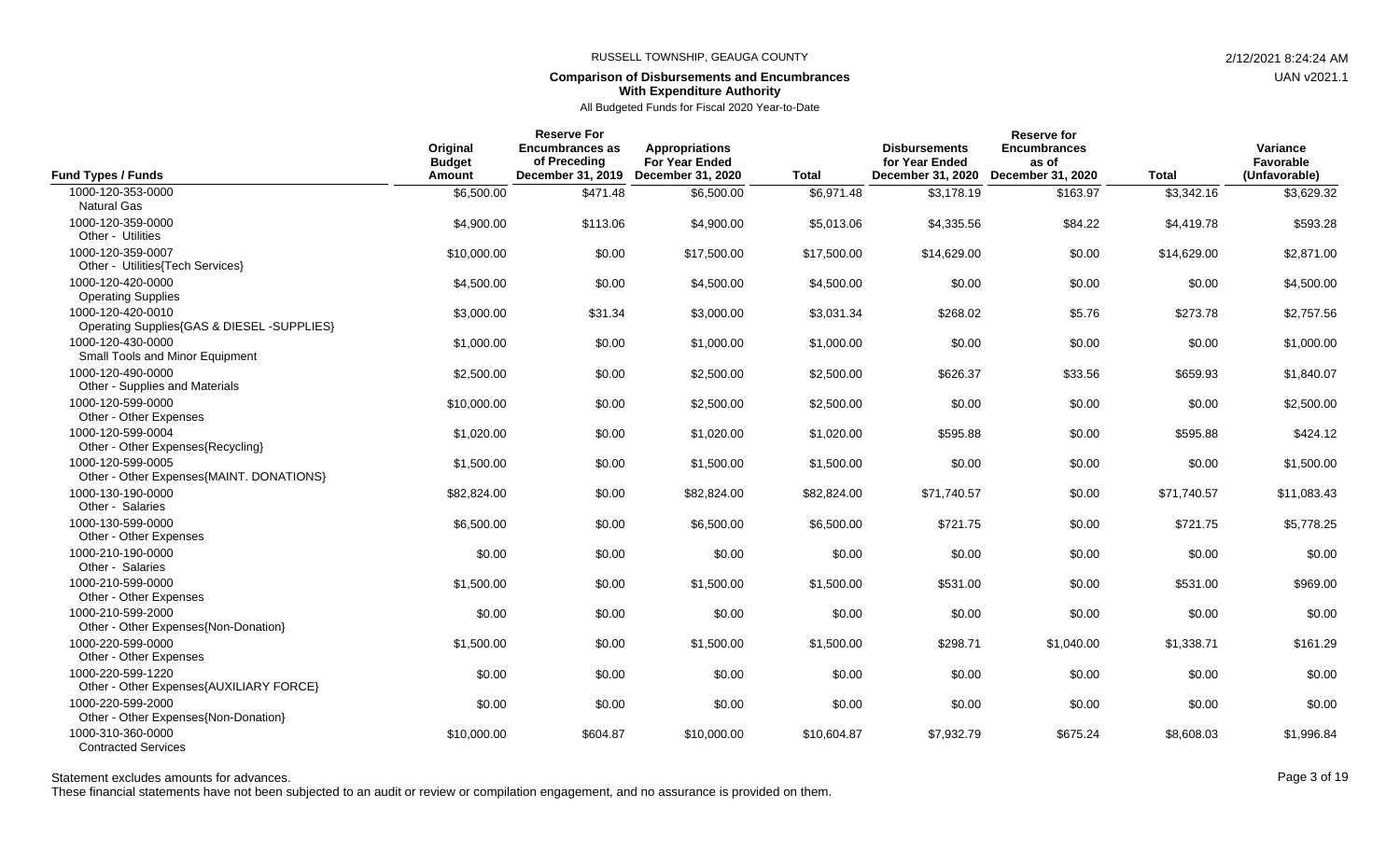### **Comparison of Disbursements and Encumbrances With Expenditure Authority**

## All Budgeted Funds for Fiscal 2020 Year-to-Date

| <b>Fund Types / Funds</b>                                                           | Original<br><b>Budget</b><br>Amount | <b>Reserve For</b><br><b>Encumbrances as</b><br>of Preceding<br>December 31, 2019 | <b>Appropriations</b><br><b>For Year Ended</b><br>December 31, 2020 | <b>Total</b> | <b>Disbursements</b><br>for Year Ended<br>December 31, 2020 | <b>Reserve for</b><br><b>Encumbrances</b><br>as of<br>December 31, 2020 | <b>Total</b> | Variance<br>Favorable<br>(Unfavorable) |
|-------------------------------------------------------------------------------------|-------------------------------------|-----------------------------------------------------------------------------------|---------------------------------------------------------------------|--------------|-------------------------------------------------------------|-------------------------------------------------------------------------|--------------|----------------------------------------|
| 1000-320-599-0000                                                                   | \$25,000.00                         | \$0.00                                                                            | \$25,000.00                                                         | \$25,000.00  | \$0.00                                                      | \$0.00                                                                  | \$0.00       | \$25,000.00                            |
| Other - Other Expenses                                                              |                                     |                                                                                   |                                                                     |              |                                                             |                                                                         |              |                                        |
| 1000-330-360-0000<br><b>Contracted Services</b>                                     | \$1,500.00                          | \$0.00                                                                            | \$1,500.00                                                          | \$1,500.00   | \$1,500.00                                                  | \$0.00                                                                  | \$1,500.00   | \$0.00                                 |
| 1000-330-599-0000<br>Other - Other Expenses                                         | \$1,500.00                          | \$0.00                                                                            | \$1,500.00                                                          | \$1,500.00   | \$623.43                                                    | \$0.00                                                                  | \$623.43     | \$876.57                               |
| 1000-330-599-2000<br>Other - Other Expenses{Non-Donation}                           | \$0.00                              | \$0.00                                                                            | \$0.00                                                              | \$0.00       | \$0.00                                                      | \$0.00                                                                  | \$0.00       | \$0.00                                 |
| 1000-410-190-0000<br>Other - Salaries                                               | \$15,000.00                         | \$0.00                                                                            | \$15,000.00                                                         | \$15,000.00  | \$12,054.83                                                 | \$0.00                                                                  | \$12,054.83  | \$2,945.17                             |
| 1000-410-430-0000<br>Small Tools and Minor Equipment                                | \$1,000.00                          | \$0.00                                                                            | \$1,000.00                                                          | \$1,000.00   | \$0.00                                                      | \$0.00                                                                  | \$0.00       | \$1,000.00                             |
| 1000-410-490-0000<br>Other - Supplies and Materials                                 | \$1,000.00                          | \$0.00                                                                            | \$1,000.00                                                          | \$1,000.00   | \$0.00                                                      | \$0.00                                                                  | \$0.00       | \$1,000.00                             |
| 1000-410-599-0000<br>Other - Other Expenses                                         | \$2,900.00                          | \$0.00                                                                            | \$2,900.00                                                          | \$2,900.00   | \$500.00                                                    | \$0.00                                                                  | \$500.00     | \$2,400.00                             |
| 1000-760-720-0000<br><b>Buildings</b>                                               | \$430,500.00                        | \$6,829.20                                                                        | \$406,100.00                                                        | \$412,929.20 | \$7,750.00                                                  | \$374.60                                                                | \$8,124.60   | \$404,804.60                           |
| 1000-760-730-0000<br>Improvement of Sites                                           | \$25,000.00                         | \$25,000.00                                                                       | \$25,000.00                                                         | \$50,000.00  | \$0.00                                                      | \$6,500.00                                                              | \$6,500.00   | \$43,500.00                            |
| 1000-760-730-0410<br>Improvement of Sites{CEMETERY}                                 | \$25,500.00                         | \$0.00                                                                            | \$25,500.00                                                         | \$25,500.00  | \$12,581.90                                                 | \$0.00                                                                  | \$12,581.90  | \$12,918.10                            |
| 1000-760-730-0610<br>Improvement of Sites{PARK}                                     | \$15,000.00                         | \$1,258.25                                                                        | \$25,000.00                                                         | \$26,258.25  | \$25,403.25                                                 | \$0.00                                                                  | \$25,403.25  | \$855.00                               |
| 1000-760-740-0000<br>Machinery, Equipment and Furniture                             | \$11,700.00                         | \$0.00                                                                            | \$26,100.00                                                         | \$26,100.00  | \$12,689.97                                                 | \$3,377.96                                                              | \$16,067.93  | \$10,032.07                            |
| 1000-760-740-0200<br>Machinery, Equipment and Furniture{MAINT.-<br>MACH/EQUIP/FURN} | \$0.00                              | \$0.00                                                                            | \$0.00                                                              | \$0.00       | \$0.00                                                      | \$0.00                                                                  | \$0.00       | \$0.00                                 |
| 1000-760-740-0900<br>Machinery, Equipment and Furniture{POLICE-<br>MACH/EQUIP/FURN} | \$0.00                              | \$0.00                                                                            | \$0.00                                                              | \$0.00       | \$0.00                                                      | \$0.00                                                                  | \$0.00       | \$0.00                                 |
| 1000-760-740-1000<br>Machinery, Equipment and Furniture{FIRE-<br>MACH/EQUIP/FURN}   | \$0.00                              | \$0.00                                                                            | \$0.00                                                              | \$0.00       | \$0.00                                                      | \$0.00                                                                  | \$0.00       | \$0.00                                 |
| 1000-760-790-2015<br>Other - Capital Outlay{HILLBROOK ROAD}                         | \$25,000.00                         | \$0.00                                                                            | \$25,000.00                                                         | \$25,000.00  | \$8,787.50                                                  | \$0.00                                                                  | \$8,787.50   | \$16,212.50                            |
| 1000-910-910-0000<br>Transfers - Out                                                | \$0.00                              | \$0.00                                                                            | \$575,194.00                                                        | \$575,194.00 | \$575,194.00                                                | \$0.00                                                                  | \$575,194.00 | \$0.00                                 |

Statement excludes amounts for advances. The state of the state of the control of the Page 4 of 19

These financial statements have not been subjected to an audit or review or compilation engagement, and no assurance is provided on them.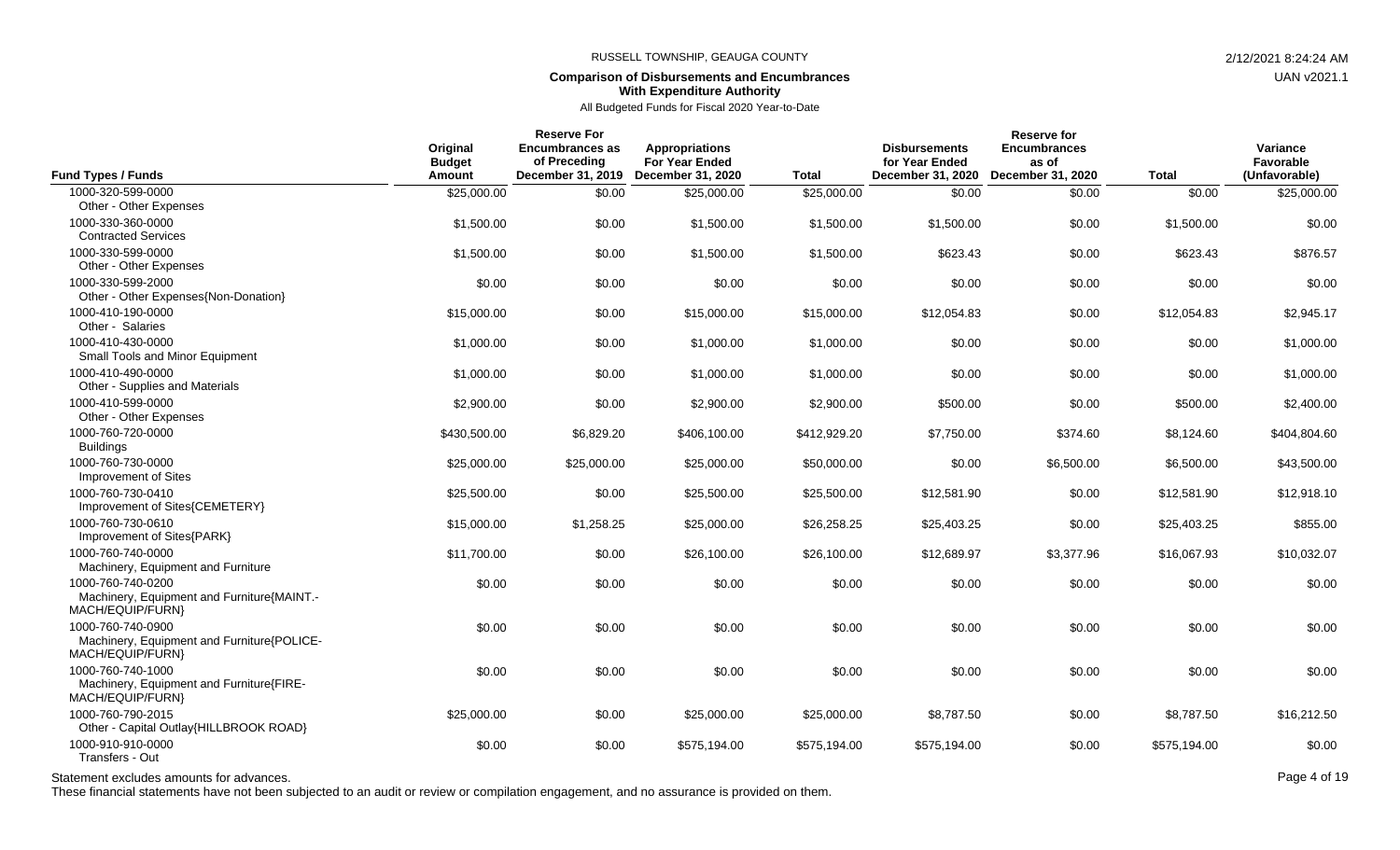### **Comparison of Disbursements and Encumbrances With Expenditure Authority**

All Budgeted Funds for Fiscal 2020 Year-to-Date

| <b>Fund Types / Funds</b>                                    |                                       | Original<br><b>Budget</b><br>Amount | <b>Reserve For</b><br><b>Encumbrances as</b><br>of Preceding | <b>Appropriations</b><br><b>For Year Ended</b><br>December 31, 2019 December 31, 2020 | <b>Total</b>   | <b>Disbursements</b><br>for Year Ended<br>December 31, 2020 | <b>Reserve for</b><br><b>Encumbrances</b><br>as of<br>December 31, 2020 | <b>Total</b>   | Variance<br>Favorable<br>(Unfavorable) |
|--------------------------------------------------------------|---------------------------------------|-------------------------------------|--------------------------------------------------------------|---------------------------------------------------------------------------------------|----------------|-------------------------------------------------------------|-------------------------------------------------------------------------|----------------|----------------------------------------|
|                                                              | General Fund Total:                   | \$1,514,968.04                      | \$148,580.22                                                 | \$2,111,621.87                                                                        | \$2,260,202.09 | \$1,369,329.33                                              | \$163,050.57                                                            | \$1,532,379.90 | \$727,822.19                           |
|                                                              | <b>General Funds Total:</b>           | \$1,514,968.04                      | \$148,580.22                                                 | \$2,111,621.87                                                                        | \$2,260,202.09 | \$1,369,329.33                                              | \$163,050.57                                                            | \$1,532,379.90 | \$727,822.19                           |
| 2000 Special Revenue                                         |                                       |                                     |                                                              |                                                                                       |                |                                                             |                                                                         |                |                                        |
| Motor Vehicle License Tax                                    |                                       |                                     |                                                              |                                                                                       |                |                                                             |                                                                         |                |                                        |
| 2011-330-360-0000<br><b>Contracted Services</b>              |                                       | \$1,000.00                          | \$0.00                                                       | \$1,000.00                                                                            | \$1,000.00     | \$0.00                                                      | \$0.00                                                                  | \$0.00         | \$1,000.00                             |
| 2011-330-420-0000<br><b>Operating Supplies</b>               |                                       | \$25,000.00                         | \$0.00                                                       | \$25,000.00                                                                           | \$25,000.00    | \$9,727.84                                                  | \$15,272.16                                                             | \$25,000.00    | \$0.00                                 |
|                                                              | Motor Vehicle License Tax Fund Total: | \$26,000.00                         | \$0.00                                                       | \$26,000.00                                                                           | \$26,000.00    | \$9,727.84                                                  | \$15,272.16                                                             | \$25,000.00    | \$1,000.00                             |
| Gasoline Tax                                                 |                                       |                                     |                                                              |                                                                                       |                |                                                             |                                                                         |                |                                        |
| 2021-330-190-0000<br>Other - Salaries                        |                                       | \$130,525.00                        | \$0.00                                                       | \$130,525.00                                                                          | \$130,525.00   | \$36,926.55                                                 | \$0.00                                                                  | \$36,926.55    | \$93,598.45                            |
| 2021-330-599-0000<br>Other - Other Expenses                  |                                       | \$6,500.00                          | \$0.00                                                       | \$6,500.00                                                                            | \$6,500.00     | \$6,500.00                                                  | \$0.00                                                                  | \$6,500.00     | \$0.00                                 |
|                                                              | <b>Gasoline Tax Fund Total:</b>       | \$137,025.00                        | \$0.00                                                       | \$137,025.00                                                                          | \$137,025.00   | \$43,426.55                                                 | \$0.00                                                                  | \$43,426.55    | \$93,598.45                            |
| Road and Bridge                                              |                                       |                                     |                                                              |                                                                                       |                |                                                             |                                                                         |                |                                        |
| 2031-330-190-0000<br>Other - Salaries                        |                                       | \$201,883.50                        | \$0.00                                                       | \$201,883.50                                                                          | \$201,883.50   | \$201,883.50                                                | \$0.00                                                                  | \$201,883.50   | \$0.00                                 |
| 2031-330-211-0000<br>Ohio Public Employees Retirement System |                                       | \$53,517.77                         | \$0.00                                                       | \$53,517.77                                                                           | \$53,517.77    | \$53,517.77                                                 | \$0.00                                                                  | \$53,517.77    | \$0.00                                 |
| 2031-330-213-0000<br>Medicare                                |                                       | \$5,542.91                          | \$0.00                                                       | \$5,542.91                                                                            | \$5,542.91     | \$5,542.91                                                  | \$0.00                                                                  | \$5,542.91     | \$0.00                                 |
| 2031-330-221-0000<br>Medical/Hospitalization                 |                                       | \$257,000.00                        | \$0.00                                                       | \$257,000.00                                                                          | \$257,000.00   | \$160,525.70                                                | \$34,503.57                                                             | \$195,029.27   | \$61,970.73                            |
| 2031-330-222-0000<br>Life Insurance                          |                                       | \$900.00                            | \$0.00                                                       | \$900.00                                                                              | \$900.00       | \$682.18                                                    | \$63.91                                                                 | \$746.09       | \$153.91                               |
| 2031-330-223-0000<br>Dental Insurance                        |                                       | \$6,775.00                          | \$0.00                                                       | \$6,775.00                                                                            | \$6,775.00     | \$5,621.65                                                  | \$0.00                                                                  | \$5,621.65     | \$1,153.35                             |
| 2031-330-224-0000<br>Vision Insurance                        |                                       | \$1,800.00                          | \$0.00                                                       | \$1,800.00                                                                            | \$1,800.00     | \$1,202.94                                                  | \$0.00                                                                  | \$1,202.94     | \$597.06                               |

Statement excludes amounts for advances. The state of the state of the state of the state of the state of the state of the state of the Page 5 of 19

These financial statements have not been subjected to an audit or review or compilation engagement, and no assurance is provided on them.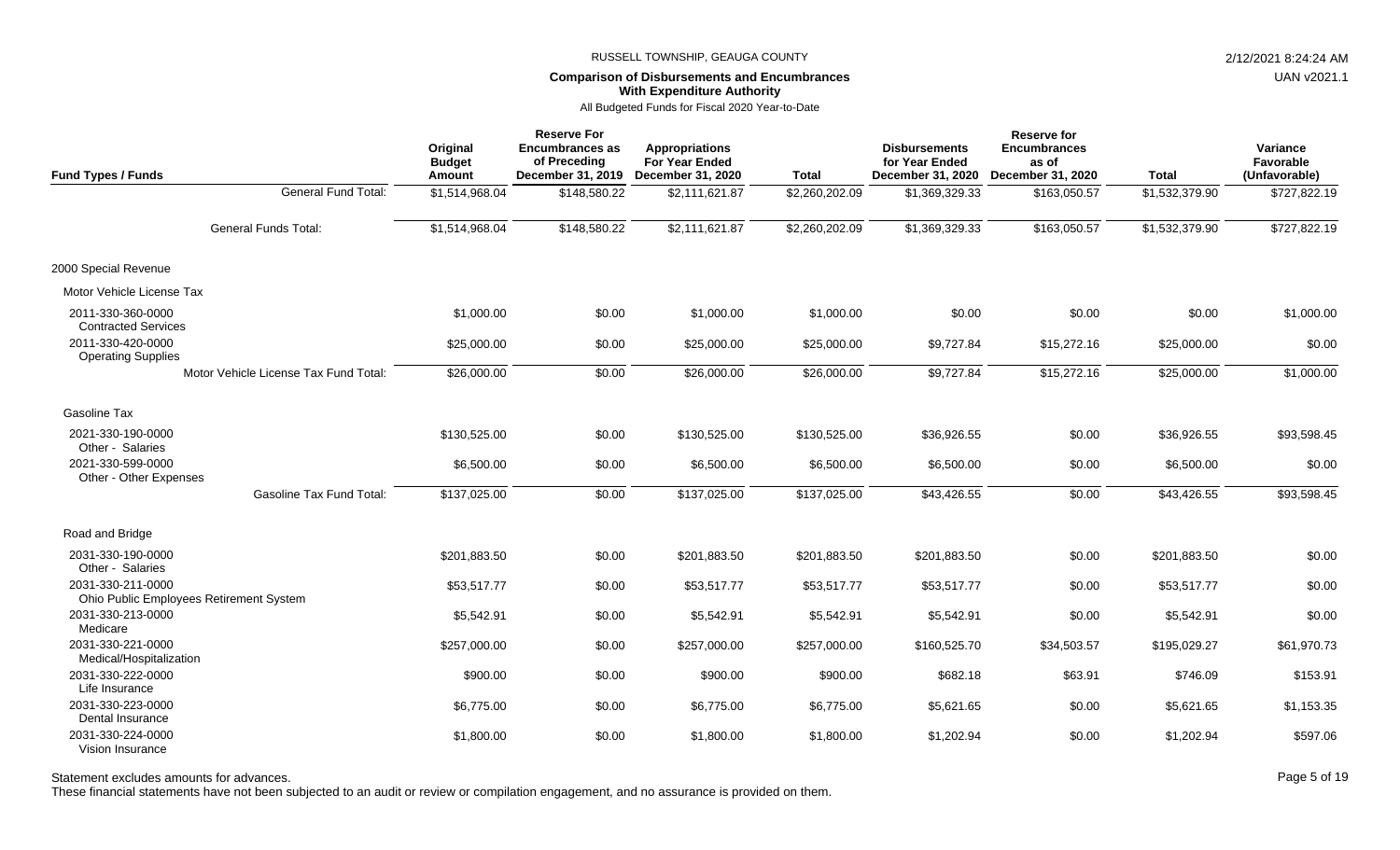### **Comparison of Disbursements and Encumbrances With Expenditure Authority**

## All Budgeted Funds for Fiscal 2020 Year-to-Date

| <b>Fund Types / Funds</b>                                               | Original<br><b>Budget</b><br>Amount | <b>Reserve For</b><br>Encumbrances as<br>of Preceding<br>December 31, 2019 | <b>Appropriations</b><br><b>For Year Ended</b><br>December 31, 2020 | <b>Total</b> | <b>Disbursements</b><br>for Year Ended<br>December 31, 2020 | <b>Reserve for</b><br><b>Encumbrances</b><br>as of<br>December 31, 2020 | <b>Total</b> | Variance<br>Favorable<br>(Unfavorable) |
|-------------------------------------------------------------------------|-------------------------------------|----------------------------------------------------------------------------|---------------------------------------------------------------------|--------------|-------------------------------------------------------------|-------------------------------------------------------------------------|--------------|----------------------------------------|
| 2031-330-230-0000<br><b>Workers' Compensation</b>                       | \$8,726.87                          | \$0.00                                                                     | \$8,726.87                                                          | \$8,726.87   | \$5,000.00                                                  | \$0.00                                                                  | \$5,000.00   | \$3,726.87                             |
| 2031-330-240-0000<br>Unemployment Compensation                          | \$0.00                              | \$0.00                                                                     | \$5,000.00                                                          | \$5,000.00   | \$497.82                                                    | \$4,502.18                                                              | \$5,000.00   | \$0.00                                 |
| 2031-330-251-0000<br>Uniform, Tool and Equipment Reimbursements         | \$0.00                              | \$0.00                                                                     | \$0.00                                                              | \$0.00       | \$0.00                                                      | \$0.00                                                                  | \$0.00       | \$0.00                                 |
| 2031-330-314-0000<br><b>Tax Collection Fees</b>                         | \$13,000.00                         | \$0.00                                                                     | \$13,000.00                                                         | \$13,000.00  | \$9,248.45                                                  | \$0.00                                                                  | \$9,248.45   | \$3,751.55                             |
| 2031-330-322-0000<br>Garbage and Trash Removal                          | \$2,000.00                          | \$136.55                                                                   | \$2,000.00                                                          | \$2,136.55   | \$1,758.60                                                  | \$0.00                                                                  | \$1,758.60   | \$377.95                               |
| 2031-330-323-0000<br>Repairs and Maintenance                            | \$500.00                            | \$0.00                                                                     | \$500.00                                                            | \$500.00     | \$0.00                                                      | \$0.00                                                                  | \$0.00       | \$500.00                               |
| 2031-330-323-0001<br>Repairs and Maintenance{VEHICLE/EQUIP REPAIR}      | \$25,000.00                         | \$0.00                                                                     | \$25,000.00                                                         | \$25,000.00  | \$23,252.66                                                 | \$0.00                                                                  | \$23,252.66  | \$1,747.34                             |
| 2031-330-323-0002<br>Repairs and Maintenance{BLDG/GROUNDS REPAIR}       | \$15,000.00                         | \$457.02                                                                   | \$15,000.00                                                         | \$15,457.02  | \$7,316.45                                                  | \$0.00                                                                  | \$7,316.45   | \$8,140.57                             |
| 2031-330-341-0000<br>Telephone                                          | \$2,000.00                          | \$0.00                                                                     | \$2,000.00                                                          | \$2,000.00   | \$2,000.00                                                  | \$0.00                                                                  | \$2,000.00   | \$0.00                                 |
| 2031-330-351-0000<br>Electricity                                        | \$5,000.00                          | \$309.80                                                                   | \$5,000.00                                                          | \$5,309.80   | \$3,254.15                                                  | \$315.85                                                                | \$3,570.00   | \$1,739.80                             |
| 2031-330-353-0000<br><b>Natural Gas</b>                                 | \$4,000.00                          | \$355.70                                                                   | \$4,000.00                                                          | \$4,355.70   | \$1,847.26                                                  | \$257.61                                                                | \$2,104.87   | \$2,250.83                             |
| 2031-330-359-0000<br>Other - Utilities                                  | \$5,000.00                          | \$215.81                                                                   | \$5,000.00                                                          | \$5,215.81   | \$2,732.09                                                  | \$181.16                                                                | \$2,913.25   | \$2,302.56                             |
| 2031-330-359-0007<br>Other - Utilities{Tech Services}                   | \$1,250.00                          | \$0.00                                                                     | \$1,250.00                                                          | \$1,250.00   | \$0.00                                                      | \$0.00                                                                  | \$0.00       | \$1,250.00                             |
| 2031-330-360-0000<br><b>Contracted Services</b>                         | \$432.00                            | \$0.00                                                                     | \$432.00                                                            | \$432.00     | \$0.00                                                      | \$0.00                                                                  | \$0.00       | \$432.00                               |
| 2031-330-360-0060<br>Contracted Services{IMPROVEMENT-CONTRACTS}         | \$0.00                              | \$0.00                                                                     | \$0.00                                                              | \$0.00       | \$0.00                                                      | \$0.00                                                                  | \$0.00       | \$0.00                                 |
| 2031-330-381-0000<br><b>Property Insurance Premiums</b>                 | \$0.00                              | \$0.00                                                                     | \$0.00                                                              | \$0.00       | \$0.00                                                      | \$0.00                                                                  | \$0.00       | \$0.00                                 |
| 2031-330-382-0000<br><b>Liability Insurance Premiums</b>                | \$0.00                              | \$0.00                                                                     | \$0.00                                                              | \$0.00       | \$0.00                                                      | \$0.00                                                                  | \$0.00       | \$0.00                                 |
| 2031-330-389-0000<br>Other - Insurance and Bonding<br>2031-330-410-0000 | \$6,000.00                          | \$0.00                                                                     | \$6,000.00                                                          | \$6,000.00   | \$5,187.50                                                  | \$0.00                                                                  | \$5,187.50   | \$812.50                               |
| Office Supplies                                                         | \$500.00                            | \$0.00                                                                     | \$500.00                                                            | \$500.00     | \$0.00                                                      | \$0.00                                                                  | \$0.00       | \$500.00                               |

## Statement excludes amounts for advances. The statement excludes amounts for advances. Page 6 of 19

These financial statements have not been subjected to an audit or review or compilation engagement, and no assurance is provided on them.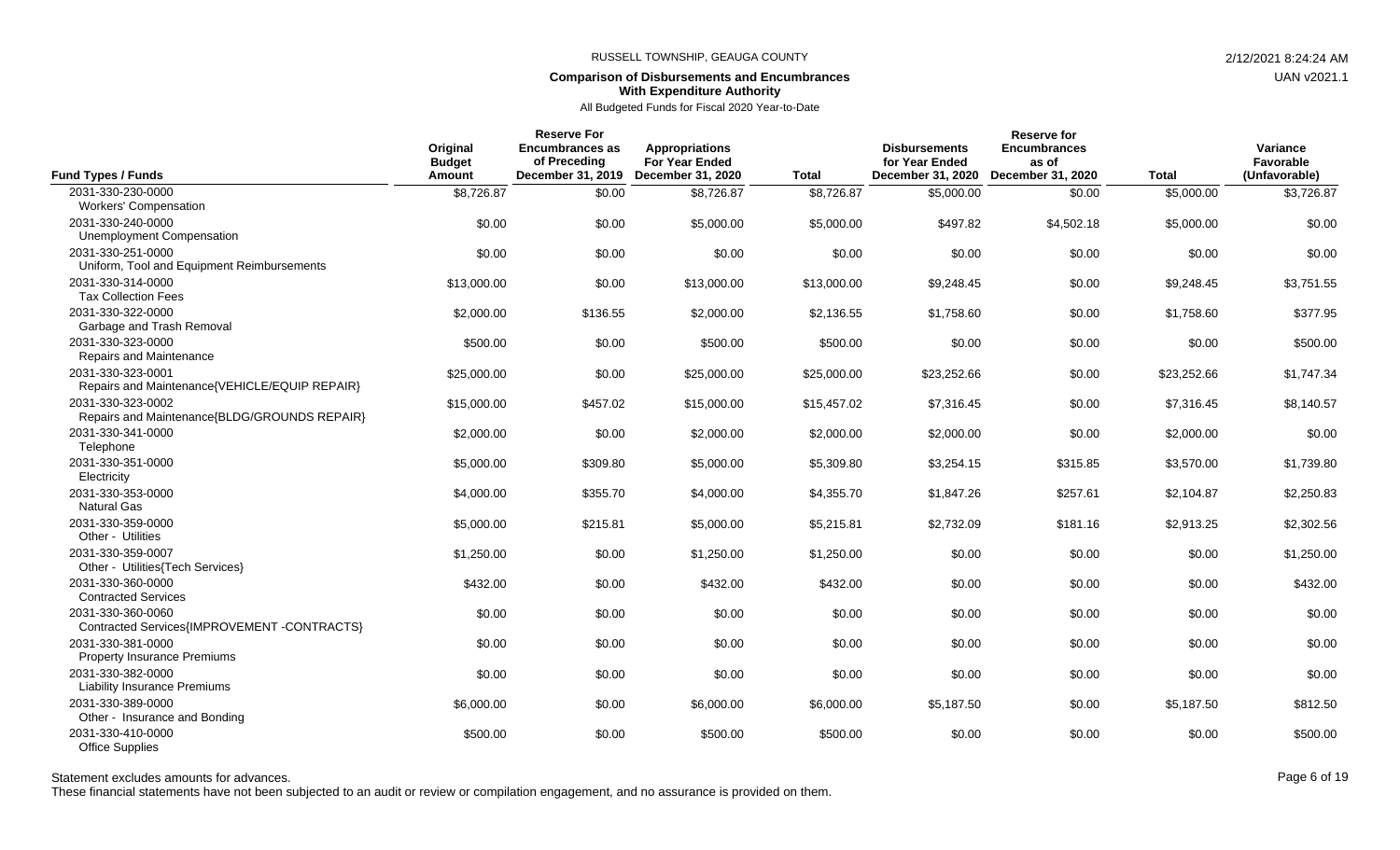## **Comparison of Disbursements and Encumbrances With Expenditure Authority**

All Budgeted Funds for Fiscal 2020 Year-to-Date

| <b>Fund Types / Funds</b>                                                                    | Original<br><b>Budget</b><br>Amount | <b>Reserve For</b><br><b>Encumbrances as</b><br>of Preceding<br>December 31, 2019 | <b>Appropriations</b><br><b>For Year Ended</b><br>December 31, 2020 | <b>Total</b>   | <b>Disbursements</b><br>for Year Ended<br>December 31, 2020 | <b>Reserve for</b><br><b>Encumbrances</b><br>as of<br>December 31, 2020 | <b>Total</b>   | Variance<br>Favorable<br>(Unfavorable) |
|----------------------------------------------------------------------------------------------|-------------------------------------|-----------------------------------------------------------------------------------|---------------------------------------------------------------------|----------------|-------------------------------------------------------------|-------------------------------------------------------------------------|----------------|----------------------------------------|
| 2031-330-420-0000                                                                            | \$500.00                            | \$0.00                                                                            | \$500.00                                                            | \$500.00       | \$500.00                                                    | \$0.00                                                                  | \$500.00       | \$0.00                                 |
| <b>Operating Supplies</b><br>2031-330-420-0010<br>Operating Supplies{GAS & DIESEL -SUPPLIES} | \$45,000.00                         | \$2,541.76                                                                        | \$45,000.00                                                         | \$47,541.76    | \$19,245.17                                                 | \$3,779.49                                                              | \$23,024.66    | \$24,517.10                            |
| 2031-330-420-0011<br>Operating Supplies{SALT -SUPPLIES}                                      | \$95,000.00                         | \$81,296.88                                                                       | \$90,000.00                                                         | \$171,296.88   | \$70,426.55                                                 | \$59,427.20                                                             | \$129,853.75   | \$41,443.13                            |
| 2031-330-420-0012<br>Operating Supplies{STONE -SUPPLIES}                                     | \$8,000.00                          | \$0.00                                                                            | \$8,000.00                                                          | \$8,000.00     | \$2,252.29                                                  | \$0.00                                                                  | \$2,252.29     | \$5,747.71                             |
| 2031-330-420-0013<br>Operating Supplies{ASPHALT -SUPPLIES}                                   | \$0.00                              | \$0.00                                                                            | \$0.00                                                              | \$0.00         | \$0.00                                                      | \$0.00                                                                  | \$0.00         | \$0.00                                 |
| 2031-330-430-0000<br>Small Tools and Minor Equipment                                         | \$0.00                              | \$0.00                                                                            | \$0.00                                                              | \$0.00         | \$0.00                                                      | \$0.00                                                                  | \$0.00         | \$0.00                                 |
| 2031-330-490-0000<br>Other - Supplies and Materials                                          | \$1,500.00                          | \$0.00                                                                            | \$1,500.00                                                          | \$1,500.00     | \$1,337.72                                                  | \$162.28                                                                | \$1,500.00     | \$0.00                                 |
| 2031-330-599-0000<br>Other - Other Expenses                                                  | \$6,000.00                          | \$283.09                                                                          | \$6,000.00                                                          | \$6,283.09     | \$3,034.16                                                  | \$92.42                                                                 | \$3,126.58     | \$3,156.51                             |
| 2031-760-720-0000<br><b>Buildings</b>                                                        | \$25,000.00                         | \$0.00                                                                            | \$25,000.00                                                         | \$25,000.00    | \$25,000.00                                                 | \$0.00                                                                  | \$25,000.00    | \$0.00                                 |
| 2031-760-730-0000<br>Improvement of Sites                                                    | \$0.00                              | \$0.00                                                                            | \$0.00                                                              | \$0.00         | \$0.00                                                      | \$0.00                                                                  | \$0.00         | \$0.00                                 |
| 2031-760-740-0000<br>Machinery, Equipment and Furniture                                      | \$0.00                              | \$0.00                                                                            | \$0.00                                                              | \$0.00         | \$0.00                                                      | \$0.00                                                                  | \$0.00         | \$0.00                                 |
| 2031-760-750-0000<br>Motor Vehicles                                                          | \$0.00                              | \$0.00                                                                            | \$0.00                                                              | \$0.00         | \$0.00                                                      | \$0.00                                                                  | \$0.00         | \$0.00                                 |
| 2031-760-750-0050<br>Motor Vehicles{SECONDARY VEHICLE-M.V.}                                  | \$0.00                              | \$0.00                                                                            | \$0.00                                                              | \$0.00         | \$0.00                                                      | \$0.00                                                                  | \$0.00         | \$0.00                                 |
| 2031-760-790-0000<br>Other - Capital Outlay                                                  | \$150,000.00                        | \$348,281.98                                                                      | \$150,000.00                                                        | \$498,281.98   | \$349,141.17                                                | \$83,474.97                                                             | \$432,616.14   | \$65,665.84                            |
| 2031-910-910-0000<br>Transfers - Out                                                         | \$0.00                              | \$0.00                                                                            | \$256,937.00                                                        | \$256,937.00   | \$256,937.00                                                | \$0.00                                                                  | \$256,937.00   | \$0.00                                 |
| Road and Bridge Fund Total:                                                                  | \$946,828.05                        | \$433,878.59                                                                      | \$1,203,765.05                                                      | \$1,637,643.64 | \$1,218,945.69                                              | \$186,760.64                                                            | \$1,405,706.33 | \$231,937.31                           |
| Cemetery                                                                                     |                                     |                                                                                   |                                                                     |                |                                                             |                                                                         |                |                                        |
| 2041-410-190-0000<br>Other - Salaries                                                        | \$12,500.00                         | \$0.00                                                                            | \$2,500.00                                                          | \$2,500.00     | \$2,049.84                                                  | \$0.00                                                                  | \$2,049.84     | \$450.16                               |
| 2041-410-599-0000<br>Other - Other Expenses                                                  | \$2,500.00                          | \$0.00                                                                            | \$2,500.00                                                          | \$2,500.00     | \$1,588.96                                                  | \$0.00                                                                  | \$1,588.96     | \$911.04                               |

Statement excludes amounts for advances. The state of the state of the state of the control of the Page 7 of 19

These financial statements have not been subjected to an audit or review or compilation engagement, and no assurance is provided on them.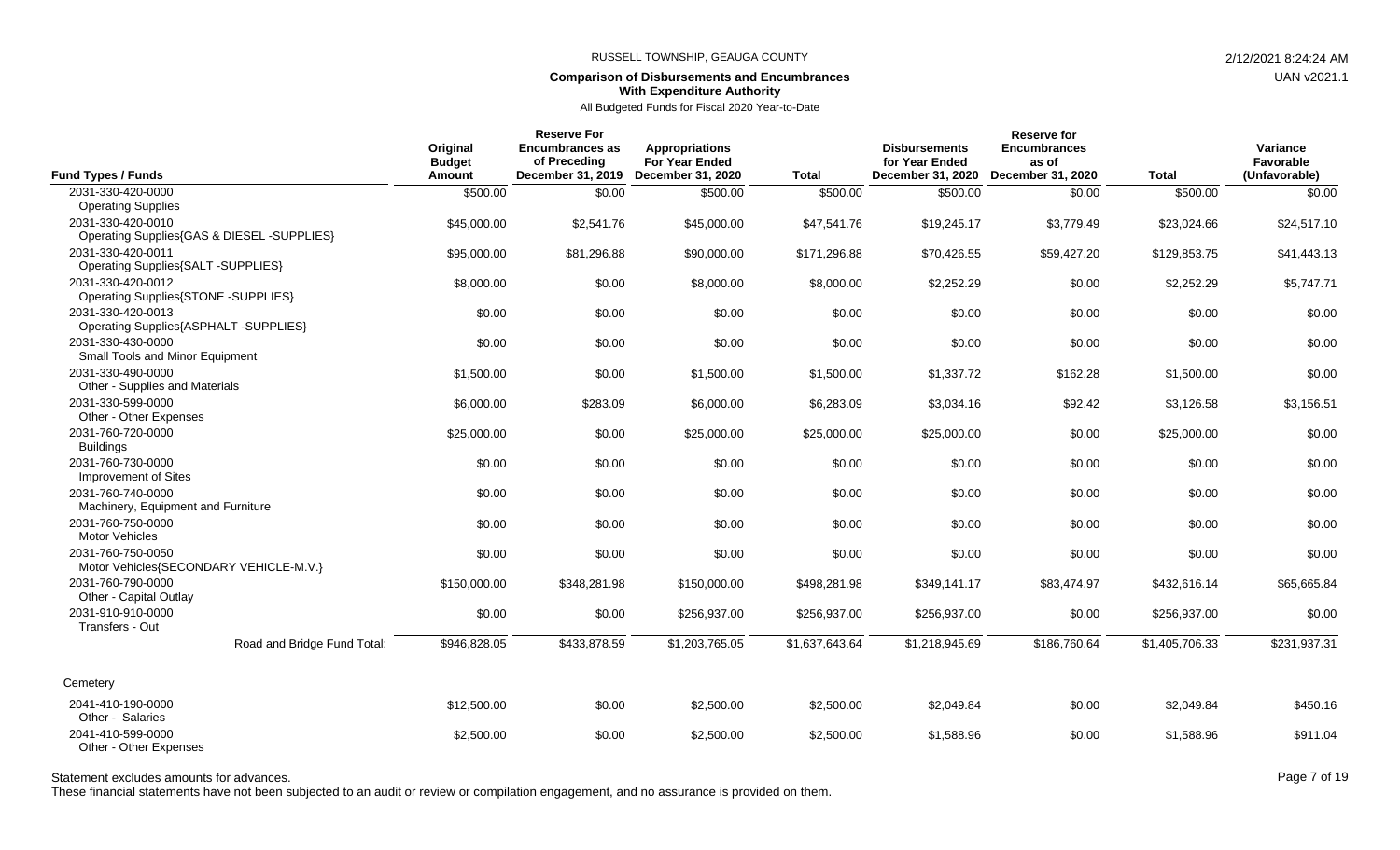# **Comparison of Disbursements and Encumbrances With Expenditure Authority**

All Budgeted Funds for Fiscal 2020 Year-to-Date

|                                                                                        | Original                | <b>Reserve For</b><br><b>Encumbrances as</b> | <b>Appropriations</b>                      |                | Reserve for<br><b>Encumbrances</b><br><b>Disbursements</b> |                            |              |                            |  |  |
|----------------------------------------------------------------------------------------|-------------------------|----------------------------------------------|--------------------------------------------|----------------|------------------------------------------------------------|----------------------------|--------------|----------------------------|--|--|
| <b>Fund Types / Funds</b>                                                              | <b>Budget</b><br>Amount | of Preceding<br>December 31, 2019            | <b>For Year Ended</b><br>December 31, 2020 | <b>Total</b>   | for Year Ended<br>December 31, 2020                        | as of<br>December 31, 2020 | <b>Total</b> | Favorable<br>(Unfavorable) |  |  |
| Cemetery Fund Total:                                                                   | \$15,000.00             | \$0.00                                       | \$5,000.00                                 | \$5,000.00     | \$3,638.80                                                 | \$0.00                     | \$3,638.80   | \$1,361.20                 |  |  |
| <b>Police District</b>                                                                 |                         |                                              |                                            |                |                                                            |                            |              |                            |  |  |
| 2081-210-190-0000<br>Other - Salaries                                                  | \$1,244,264.00          | \$0.00                                       | \$1,244,264.00                             | \$1,244,264.00 | \$889,380.42                                               | \$0.00                     | \$889,380.42 | \$354,883.58               |  |  |
| 2081-210-211-0000<br>Ohio Public Employees Retirement System                           | \$258,993.55            | \$0.00                                       | \$258,993.55                               | \$258,993.55   | \$160,744.13                                               | \$0.00                     | \$160,744.13 | \$98,249.42                |  |  |
| 2081-210-213-0000<br>Medicare                                                          | \$20,748.10             | \$0.00                                       | \$20,748.10                                | \$20,748.10    | \$13,287.52                                                | \$0.00                     | \$13,287.52  | \$7,460.58                 |  |  |
| 2081-210-221-0000<br>Medical/Hospitalization                                           | \$338,000.00            | \$1,087.04                                   | \$335,390.00                               | \$336,477.04   | \$266,704.26                                               | \$21,800.00                | \$288,504.26 | \$47,972.78                |  |  |
| 2081-210-222-0000<br>Life Insurance                                                    | \$1,500.00              | \$0.00                                       | \$1,500.00                                 | \$1,500.00     | \$1,003.97                                                 | \$93.21                    | \$1,097.18   | \$402.82                   |  |  |
| 2081-210-223-0000<br>Dental Insurance                                                  | \$9,500.00              | \$0.00                                       | \$9,500.00                                 | \$9,500.00     | \$8,078.50                                                 | \$0.00                     | \$8,078.50   | \$1,421.50                 |  |  |
| 2081-210-224-0000<br>Vision Insurance                                                  | \$3,000.00              | \$0.00                                       | \$3,000.00                                 | \$3,000.00     | \$1,855.28                                                 | \$0.00                     | \$1,855.28   | \$1,144.72                 |  |  |
| 2081-210-230-0000<br><b>Workers' Compensation</b>                                      | \$36,295.80             | \$0.00                                       | \$36,295.80                                | \$36,295.80    | \$12,396.25                                                | \$0.00                     | \$12,396.25  | \$23,899.55                |  |  |
| 2081-210-251-0000<br>Uniform, Tool and Equipment Reimbursements                        | \$11,200.00             | \$0.00                                       | \$11,200.00                                | \$11,200.00    | \$10,680.00                                                | \$0.00                     | \$10,680.00  | \$520.00                   |  |  |
| 2081-210-251-0020<br>Uniform, Tool and Equipment Reimbursements{PART-<br>TIME - UNIFO} | \$6,000.00              | \$0.00                                       | \$6,000.00                                 | \$6,000.00     | \$3,881,00                                                 | \$0.00                     | \$3,881.00   | \$2,119.00                 |  |  |
| 2081-210-314-0000<br><b>Tax Collection Fees</b>                                        | \$28,000.00             | \$0.00                                       | \$28,000.00                                | \$28,000.00    | \$25,362.74                                                | \$0.00                     | \$25,362.74  | \$2,637.26                 |  |  |
| 2081-210-318-0000<br><b>Training Services</b>                                          | \$12,000.00             | \$300.00                                     | \$12,000.00                                | \$12,300.00    | \$3,309.26                                                 | \$0.00                     | \$3,309.26   | \$8,990.74                 |  |  |
| 2081-210-318-0318<br>Training Services{STATE REIMBURSED TRAINING}                      | \$2,500.00              | \$0.00                                       | \$2,500.00                                 | \$2,500.00     | \$0.00                                                     | \$0.00                     | \$0.00       | \$2,500.00                 |  |  |
| 2081-210-322-0000<br>Garbage and Trash Removal                                         | \$2,000.00              | \$130.69                                     | \$2,000.00                                 | \$2,130.69     | \$1,688.28                                                 | \$0.00                     | \$1,688.28   | \$442.41                   |  |  |
| 2081-210-323-0000<br>Repairs and Maintenance                                           | \$3,500.00              | \$0.00                                       | \$3,500.00                                 | \$3,500.00     | \$422.44                                                   | \$0.00                     | \$422.44     | \$3,077.56                 |  |  |
| 2081-210-323-0001<br>Repairs and Maintenance{VEHICLE/EQUIP REPAIR}                     | \$21,000.00             | \$956.82                                     | \$21,000.00                                | \$21,956.82    | \$16,584.72                                                | \$0.00                     | \$16,584.72  | \$5,372.10                 |  |  |

Statement excludes amounts for advances. The state of the state of the state of the control of the Page 8 of 19

These financial statements have not been subjected to an audit or review or compilation engagement, and no assurance is provided on them.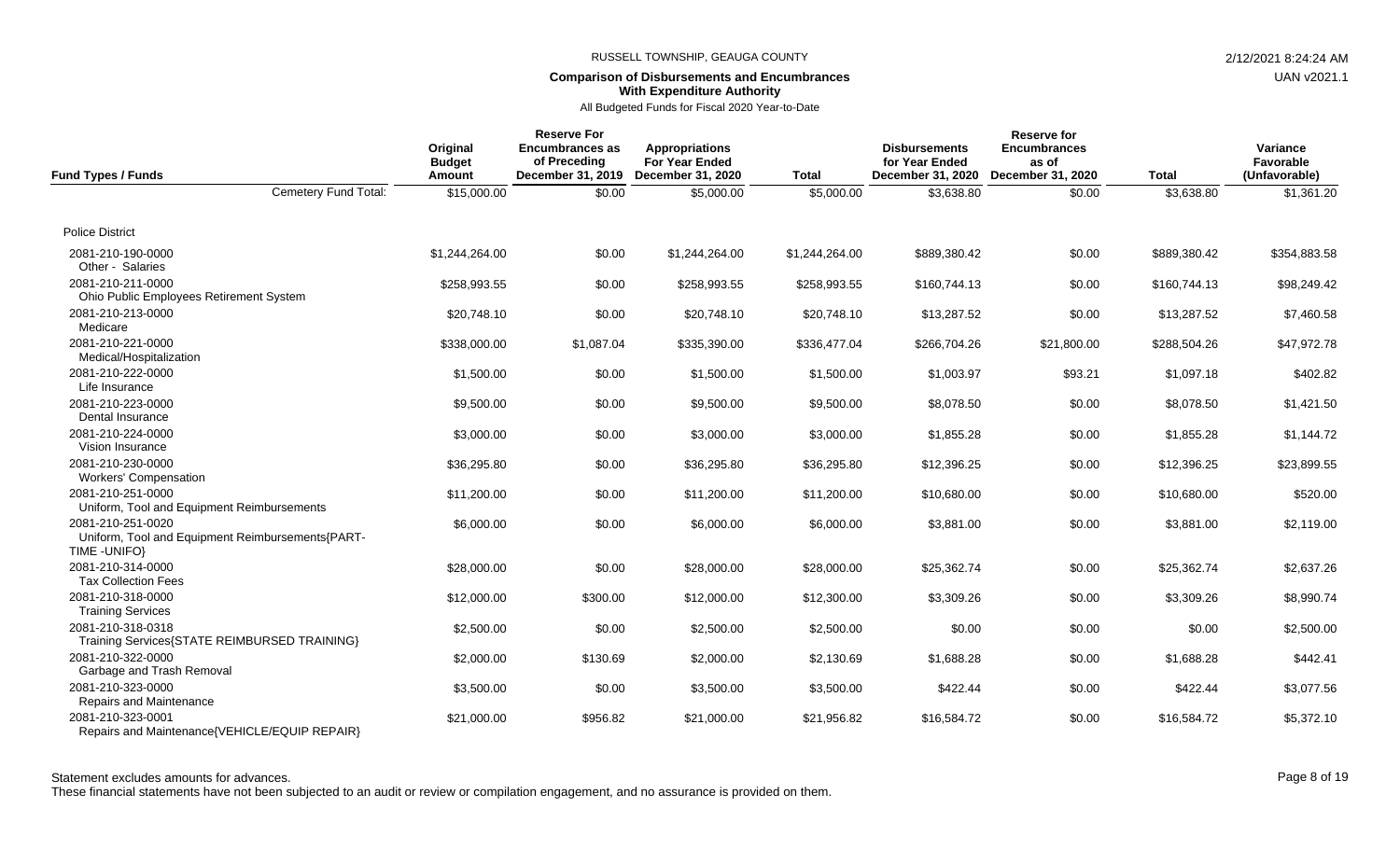## **Comparison of Disbursements and Encumbrances With Expenditure Authority**

All Budgeted Funds for Fiscal 2020 Year-to-Date

| <b>Fund Types / Funds</b>                                         | Original<br><b>Budget</b><br>Amount | <b>Reserve For</b><br><b>Encumbrances as</b><br>of Preceding<br>December 31, 2019 | <b>Appropriations</b><br><b>For Year Ended</b><br>December 31, 2020 | <b>Total</b> | <b>Disbursements</b><br>for Year Ended<br>December 31, 2020 | <b>Reserve for</b><br><b>Encumbrances</b><br>as of<br>December 31, 2020 | <b>Total</b> | Variance<br>Favorable<br>(Unfavorable) |
|-------------------------------------------------------------------|-------------------------------------|-----------------------------------------------------------------------------------|---------------------------------------------------------------------|--------------|-------------------------------------------------------------|-------------------------------------------------------------------------|--------------|----------------------------------------|
| 2081-210-323-0002<br>Repairs and Maintenance{BLDG/GROUNDS REPAIR} | \$35,000.00                         | \$1,281.67                                                                        | \$35,000.00                                                         | \$36,281.67  | \$23,525.90                                                 | \$867.51                                                                | \$24,393.41  | \$11,888.26                            |
| 2081-210-341-0000<br>Telephone                                    | \$9,750.00                          | \$6.37                                                                            | \$9,750.00                                                          | \$9,756.37   | \$8,654.40                                                  | \$0.00                                                                  | \$8,654.40   | \$1,101.97                             |
| 2081-210-351-0000<br>Electricity                                  | \$13,500.00                         | \$0.00                                                                            | \$13,500.00                                                         | \$13,500.00  | \$7,923.92                                                  | \$848.35                                                                | \$8.772.27   | \$4,727.73                             |
| 2081-210-353-0000<br><b>Natural Gas</b>                           | \$3,000.00                          | \$226.02                                                                          | \$3,000.00                                                          | \$3,226.02   | \$1,485.35                                                  | \$193.51                                                                | \$1,678.86   | \$1,547.16                             |
| 2081-210-359-0000<br>Other - Utilities                            | \$6,500.00                          | \$233.40                                                                          | \$9,110.00                                                          | \$9,343.40   | \$6,006.60                                                  | \$233.36                                                                | \$6,239.96   | \$3,103.44                             |
| 2081-210-359-0007<br>Other - Utilities{Tech Services}             | \$12,500.00                         | \$0.00                                                                            | \$12,500.00                                                         | \$12,500.00  | \$8,852.69                                                  | \$0.00                                                                  | \$8,852.69   | \$3,647.31                             |
| 2081-210-370-0000<br>Payment to Another Political Subdivision     | \$10,000.00                         | \$0.00                                                                            | \$10,000.00                                                         | \$10,000.00  | \$10,000.00                                                 | \$0.00                                                                  | \$10,000.00  | \$0.00                                 |
| 2081-210-381-0000<br><b>Property Insurance Premiums</b>           | \$3,500.00                          | \$0.00                                                                            | \$2,870.75                                                          | \$2,870.75   | \$2,487.00                                                  | \$0.00                                                                  | \$2,487.00   | \$383.75                               |
| 2081-210-382-0000<br><b>Liability Insurance Premiums</b>          | \$4,000.00                          | \$0.00                                                                            | \$4,629.25                                                          | \$4,629.25   | \$4,629.25                                                  | \$0.00                                                                  | \$4,629.25   | \$0.00                                 |
| 2081-210-389-0000<br>Other - Insurance and Bonding                | \$2,500.00                          | \$0.00                                                                            | \$2,500.00                                                          | \$2,500.00   | \$1,291.50                                                  | \$0.00                                                                  | \$1,291.50   | \$1,208.50                             |
| 2081-210-410-0000<br><b>Office Supplies</b>                       | \$5,000.00                          | \$0.00                                                                            | \$5,000.00                                                          | \$5,000.00   | \$3,837.56                                                  | \$0.00                                                                  | \$3,837.56   | \$1,162.44                             |
| 2081-210-420-0000<br><b>Operating Supplies</b>                    | \$10,500.00                         | \$0.00                                                                            | \$10,500.00                                                         | \$10,500.00  | \$4,760.17                                                  | \$1,515.00                                                              | \$6,275.17   | \$4,224.83                             |
| 2081-210-420-0010<br>Operating Supplies{GAS & DIESEL -SUPPLIES}   | \$25,000.00                         | \$1,537.56                                                                        | \$25,000.00                                                         | \$26,537.56  | \$14,569.94                                                 | \$1,216.25                                                              | \$15,786.19  | \$10,751.37                            |
| 2081-210-430-0000<br>Small Tools and Minor Equipment              | \$3,000.00                          | \$0.00                                                                            | \$3,000.00                                                          | \$3,000.00   | \$1,647.21                                                  | \$0.00                                                                  | \$1,647.21   | \$1,352.79                             |
| 2081-210-490-0000<br>Other - Supplies and Materials               | \$5,000.00                          | \$0.00                                                                            | \$5,000.00                                                          | \$5,000.00   | \$3,478.91                                                  | \$0.00                                                                  | \$3,478.91   | \$1,521.09                             |
| 2081-210-599-0000<br>Other - Other Expenses                       | \$34,500.00                         | \$127.97                                                                          | \$34,500.00                                                         | \$34,627.97  | \$16,907.95                                                 | \$4,499.68                                                              | \$21,407.63  | \$13,220.34                            |
| 2081-760-720-0000<br><b>Buildings</b>                             | \$0.00                              | \$0.00                                                                            | \$0.00                                                              | \$0.00       | \$0.00                                                      | \$0.00                                                                  | \$0.00       | \$0.00                                 |
| 2081-760-730-0000<br>Improvement of Sites                         | \$0.00                              | \$0.00                                                                            | \$0.00                                                              | \$0.00       | \$0.00                                                      | \$0.00                                                                  | \$0.00       | \$0.00                                 |
| 2081-760-740-0000<br>Machinery, Equipment and Furniture           | \$42,190.00                         | \$0.00                                                                            | \$42,190.00                                                         | \$42,190.00  | \$12,377.66                                                 | \$0.00                                                                  | \$12,377.66  | \$29,812.34                            |

## Statement excludes amounts for advances. Page 9 of 19

These financial statements have not been subjected to an audit or review or compilation engagement, and no assurance is provided on them.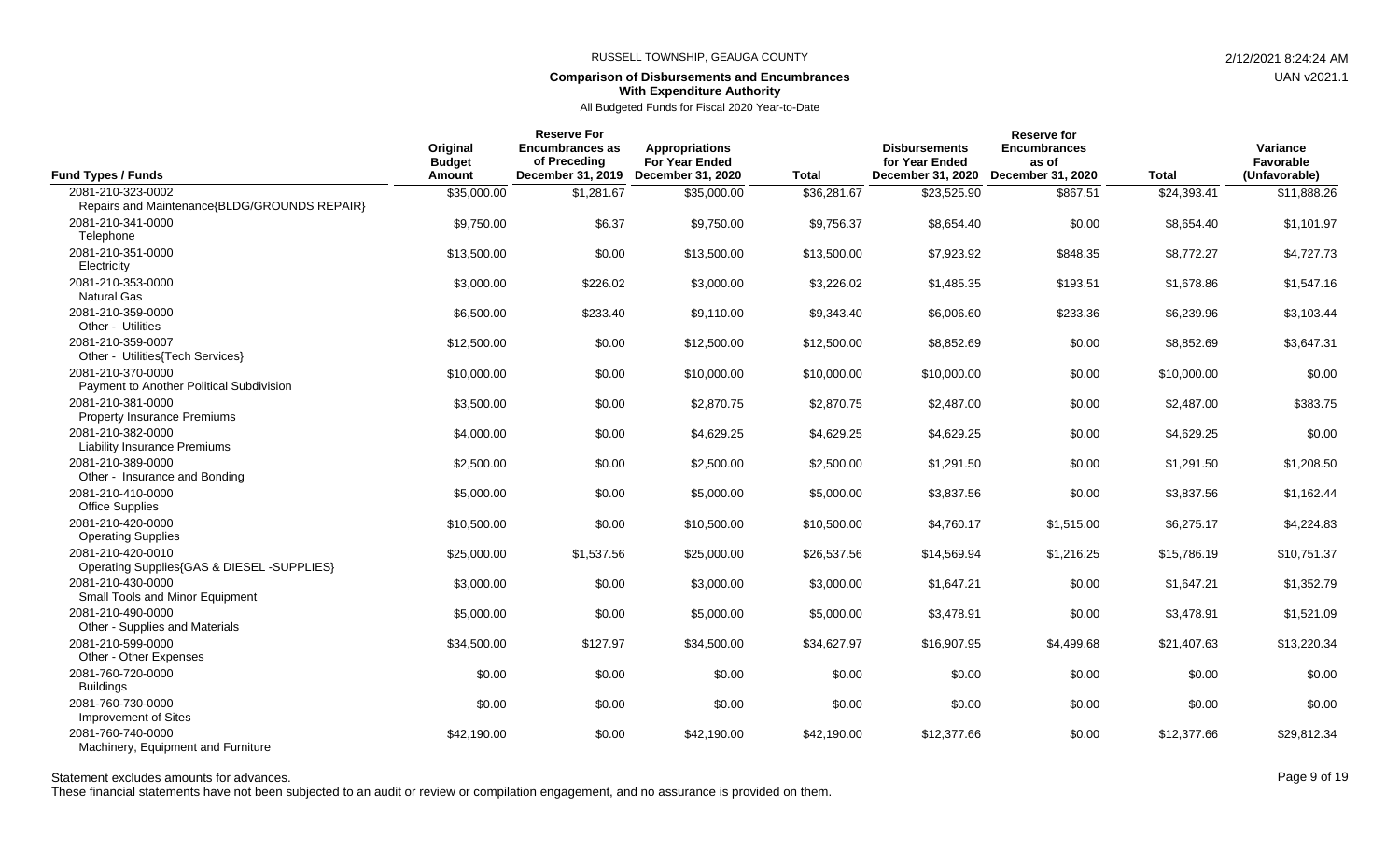# **Comparison of Disbursements and Encumbrances With Expenditure Authority**

All Budgeted Funds for Fiscal 2020 Year-to-Date

| <b>Fund Types / Funds</b>                                                              | Original<br><b>Budget</b><br><b>Amount</b> | <b>Reserve For</b><br><b>Encumbrances as</b><br>of Preceding<br>December 31, 2019 | <b>Appropriations</b><br><b>For Year Ended</b><br>December 31, 2020 | <b>Total</b>   | <b>Disbursements</b><br>for Year Ended<br>December 31, 2020 | <b>Reserve for</b><br><b>Encumbrances</b><br>as of<br>December 31, 2020 | <b>Total</b>   | Variance<br>Favorable<br>(Unfavorable) |
|----------------------------------------------------------------------------------------|--------------------------------------------|-----------------------------------------------------------------------------------|---------------------------------------------------------------------|----------------|-------------------------------------------------------------|-------------------------------------------------------------------------|----------------|----------------------------------------|
| 2081-760-750-0000<br><b>Motor Vehicles</b>                                             | \$45,000.00                                | \$0.00                                                                            | \$45,000.00                                                         | \$45,000.00    | \$39,028.89                                                 | \$0.00                                                                  | \$39,028.89    | \$5,971.11                             |
| 2081-910-910-0000<br>Transfers - Out                                                   | \$0.00                                     | \$0.00                                                                            | \$126,449.00                                                        | \$126,449.00   | \$126,449.00                                                | \$0.00                                                                  | \$126,449.00   | \$0.00                                 |
| <b>Police District Fund Total:</b>                                                     | \$2,268,941.45                             | \$5,887.54                                                                        | \$2,395,390.45                                                      | \$2,401,277.99 | \$1,713,292.67                                              | \$31,266.87                                                             | \$1,744,559.54 | \$656,718.45                           |
| <b>Fire District</b>                                                                   |                                            |                                                                                   |                                                                     |                |                                                             |                                                                         |                |                                        |
| 2111-220-190-0000<br>Other - Salaries                                                  | \$684,675.00                               | \$0.00                                                                            | \$684,675.00                                                        | \$684,675.00   | \$632,230.66                                                | \$0.00                                                                  | \$632,230.66   | \$52,444.34                            |
| 2111-220-211-0000<br>Ohio Public Employees Retirement System                           | \$28,560.00                                | \$0.00                                                                            | \$28,560.00                                                         | \$28,560.00    | \$16,482.32                                                 | \$0.00                                                                  | \$16,482.32    | \$12,077.68                            |
| 2111-220-212-0000<br>Social Security                                                   | \$32,640.00                                | \$0.00                                                                            | \$35,513.00                                                         | \$35,513.00    | \$35,512.75                                                 | \$0.00                                                                  | \$35,512.75    | \$0.25                                 |
| 2111-220-213-0000<br>Medicare                                                          | \$12,688.00                                | \$0.00                                                                            | \$12,688.00                                                         | \$12,688.00    | \$9,259.85                                                  | \$0.00                                                                  | \$9,259.85     | \$3,428.15                             |
| 2111-220-221-0000<br>Medical/Hospitalization                                           | \$2,100.00                                 | \$0.00                                                                            | \$2,100.00                                                          | \$2,100.00     | \$0.00                                                      | \$0.00                                                                  | \$0.00         | \$2,100.00                             |
| 2111-220-222-0000<br>Life Insurance                                                    | \$0.00                                     | \$0.00                                                                            | \$0.00                                                              | \$0.00         | \$0.00                                                      | \$0.00                                                                  | \$0.00         | \$0.00                                 |
| 2111-220-223-0000<br>Dental Insurance                                                  | \$0.00                                     | \$0.00                                                                            | \$0.00                                                              | \$0.00         | \$0.00                                                      | \$0.00                                                                  | \$0.00         | \$0.00                                 |
| 2111-220-224-0000<br>Vision Insurance                                                  | \$0.00                                     | \$0.00                                                                            | \$0.00                                                              | \$0.00         | \$0.00                                                      | \$0.00                                                                  | \$0.00         | \$0.00                                 |
| 2111-220-230-0000<br><b>Workers' Compensation</b>                                      | \$26,116.00                                | \$0.00                                                                            | \$23,243.00                                                         | \$23,243.00    | \$8,370.40                                                  | \$0.00                                                                  | \$8,370.40     | \$14,872.60                            |
| 2111-220-251-0000<br>Uniform, Tool and Equipment Reimbursements                        | \$0.00                                     | \$0.00                                                                            | \$0.00                                                              | \$0.00         | \$0.00                                                      | \$0.00                                                                  | \$0.00         | \$0.00                                 |
| 2111-220-251-0020<br>Uniform, Tool and Equipment Reimbursements{PART-<br>TIME - UNIFO} | \$13,000.00                                | \$0.00                                                                            | \$13,000.00                                                         | \$13,000.00    | \$12,478.48                                                 | \$0.00                                                                  | \$12,478.48    | \$521.52                               |
| 2111-220-314-0000<br><b>Tax Collection Fees</b>                                        | \$19,000.00                                | \$0.00                                                                            | \$19,000.00                                                         | \$19,000.00    | \$18,051.65                                                 | \$0.00                                                                  | \$18,051.65    | \$948.35                               |
| 2111-220-318-0000<br><b>Training Services</b>                                          | \$30,000.00                                | \$0.00                                                                            | \$29,730.00                                                         | \$29,730.00    | \$11,914.14                                                 | \$9,746.33                                                              | \$21,660.47    | \$8,069.53                             |
| 2111-220-318-0030<br>Training Services{PARAMEDIC-TRAINING}                             | \$7,500.00                                 | \$0.00                                                                            | \$7,770.00                                                          | \$7,770.00     | \$7,770.00                                                  | \$0.00                                                                  | \$7,770.00     | \$0.00                                 |

These financial statements have not been subjected to an audit or review or compilation engagement, and no assurance is provided on them.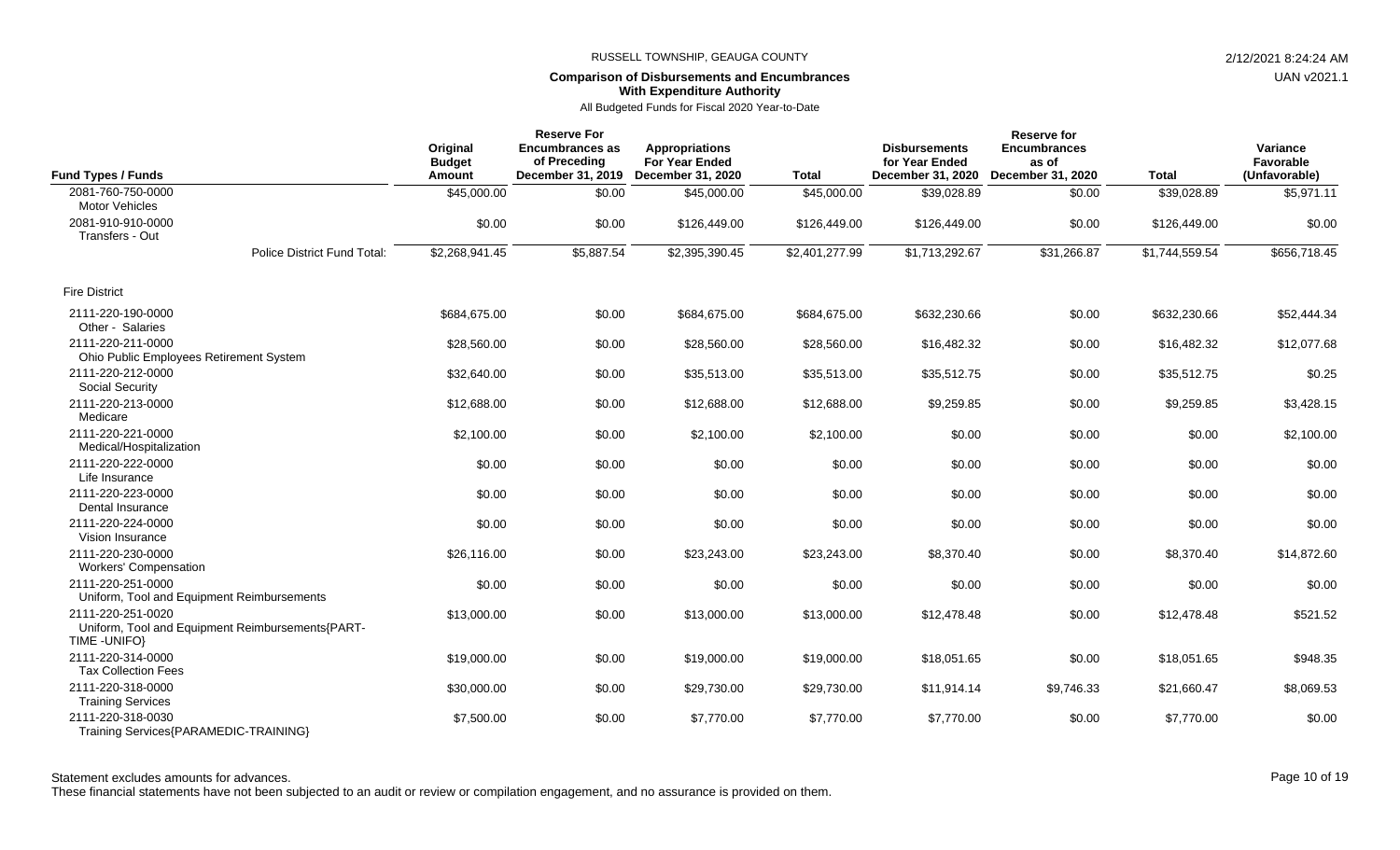## **Comparison of Disbursements and Encumbrances With Expenditure Authority**

All Budgeted Funds for Fiscal 2020 Year-to-Date

| <b>Fund Types / Funds</b>                                          | Original<br><b>Budget</b><br>Amount | <b>Reserve For</b><br><b>Encumbrances as</b><br>of Preceding<br>December 31, 2019 | <b>Appropriations</b><br><b>For Year Ended</b><br>December 31, 2020 | <b>Total</b> | <b>Disbursements</b><br>for Year Ended<br>December 31, 2020 | Reserve for<br><b>Encumbrances</b><br>as of<br>December 31, 2020 | <b>Total</b> | Variance<br>Favorable<br>(Unfavorable) |
|--------------------------------------------------------------------|-------------------------------------|-----------------------------------------------------------------------------------|---------------------------------------------------------------------|--------------|-------------------------------------------------------------|------------------------------------------------------------------|--------------|----------------------------------------|
| 2111-220-322-0000<br>Garbage and Trash Removal                     | \$1,800.00                          | \$132.64                                                                          | \$1,800.00                                                          | \$1,932.64   | \$1,711.68                                                  | \$120.00                                                         | \$1,831.68   | \$100.96                               |
| 2111-220-323-0000<br>Repairs and Maintenance                       | \$20,000.00                         | \$0.00                                                                            | \$17,000.00                                                         | \$17,000.00  | \$8,076.00                                                  | \$0.00                                                           | \$8,076.00   | \$8,924.00                             |
| 2111-220-323-0001<br>Repairs and Maintenance{VEHICLE/EQUIP REPAIR} | \$65,000.00                         | \$4,628.80                                                                        | \$65,000.00                                                         | \$69,628.80  | \$51,771.43                                                 | \$14,934.73                                                      | \$66,706.16  | \$2,922.64                             |
| 2111-220-323-0002<br>Repairs and Maintenance{BLDG/GROUNDS REPAIR}  | \$33,000.00                         | \$1,360.00                                                                        | \$36,000.00                                                         | \$37,360.00  | \$25,746.89                                                 | \$7,491.81                                                       | \$33,238.70  | \$4,121.30                             |
| 2111-220-341-0000<br>Telephone                                     | \$9,500.00                          | \$45.46                                                                           | \$9,500.00                                                          | \$9,545.46   | \$7,304.95                                                  | \$0.00                                                           | \$7,304.95   | \$2,240.51                             |
| 2111-220-351-0000<br>Electricity                                   | \$17,000.00                         | \$0.00                                                                            | \$17,000.00                                                         | \$17,000.00  | \$12,943.16                                                 | \$1,087.43                                                       | \$14,030.59  | \$2,969.41                             |
| 2111-220-353-0000<br><b>Natural Gas</b>                            | \$8,000.00                          | \$413.82                                                                          | \$8,000.00                                                          | \$8,413.82   | \$3,534.72                                                  | \$411.62                                                         | \$3,946.34   | \$4,467.48                             |
| 2111-220-359-0000<br>Other - Utilities                             | \$4,000.00                          | \$132.29                                                                          | \$4,000.00                                                          | \$4,132.29   | \$3,410.78                                                  | \$118.88                                                         | \$3,529.66   | \$602.63                               |
| 2111-220-359-0007<br>Other - Utilities{Tech Services}              | \$10,000.00                         | \$1,835.60                                                                        | \$12,552.00                                                         | \$14,387.60  | \$9,295.60                                                  | \$3,255.00                                                       | \$12,550.60  | \$1,837.00                             |
| 2111-220-370-0000<br>Payment to Another Political Subdivision      | \$3,600.00                          | \$0.00                                                                            | \$3,600.00                                                          | \$3,600.00   | \$3,500.00                                                  | \$0.00                                                           | \$3,500.00   | \$100.00                               |
| 2111-220-381-0000<br><b>Property Insurance Premiums</b>            | \$5,000.00                          | \$0.00                                                                            | \$5,000.00                                                          | \$5,000.00   | \$4,024.00                                                  | \$0.00                                                           | \$4,024.00   | \$976.00                               |
| 2111-220-382-0000<br><b>Liability Insurance Premiums</b>           | \$2,250.00                          | \$0.00                                                                            | \$2,250.00                                                          | \$2,250.00   | \$1,406.58                                                  | \$0.00                                                           | \$1,406.58   | \$843.42                               |
| 2111-220-389-0000<br>Other - Insurance and Bonding                 | \$9,750.00                          | \$0.00                                                                            | \$9,750.00                                                          | \$9,750.00   | \$9,531.50                                                  | \$0.00                                                           | \$9,531.50   | \$218.50                               |
| 2111-220-410-0000<br><b>Office Supplies</b>                        | \$2,000.00                          | \$0.00                                                                            | \$2,000.00                                                          | \$2,000.00   | \$1,154.25                                                  | \$0.00                                                           | \$1,154.25   | \$845.75                               |
| 2111-220-420-0000<br><b>Operating Supplies</b>                     | \$8,500.00                          | \$0.00                                                                            | \$10,500.00                                                         | \$10,500.00  | \$9,174.45                                                  | \$125.55                                                         | \$9,300.00   | \$1,200.00                             |
| 2111-220-420-0010<br>Operating Supplies{GAS & DIESEL -SUPPLIES}    | \$16,000.00                         | \$1,101.71                                                                        | \$11,448.00                                                         | \$12,549.71  | \$9,638.24                                                  | \$803.47                                                         | \$10,441.71  | \$2,108.00                             |
| 2111-220-430-0000<br>Small Tools and Minor Equipment               | \$3,500.00                          | \$0.00                                                                            | \$3,500.00                                                          | \$3,500.00   | \$3,306.81                                                  | \$0.00                                                           | \$3,306.81   | \$193.19                               |
| 2111-220-490-0000<br>Other - Supplies and Materials                | \$5,500.00                          | \$6.00                                                                            | \$5,500.00                                                          | \$5,506.00   | \$4,423.18                                                  | \$479.92                                                         | \$4,903.10   | \$602.90                               |
| 2111-220-599-0000<br>Other - Other Expenses                        | \$28,000.00                         | \$1,650.10                                                                        | \$28,000.00                                                         | \$29,650.10  | \$23,661.90                                                 | \$1,353.17                                                       | \$25,015.07  | \$4,635.03                             |

Statement excludes amounts for advances. The statement excludes amounts for advances. Page 11 of 19

These financial statements have not been subjected to an audit or review or compilation engagement, and no assurance is provided on them.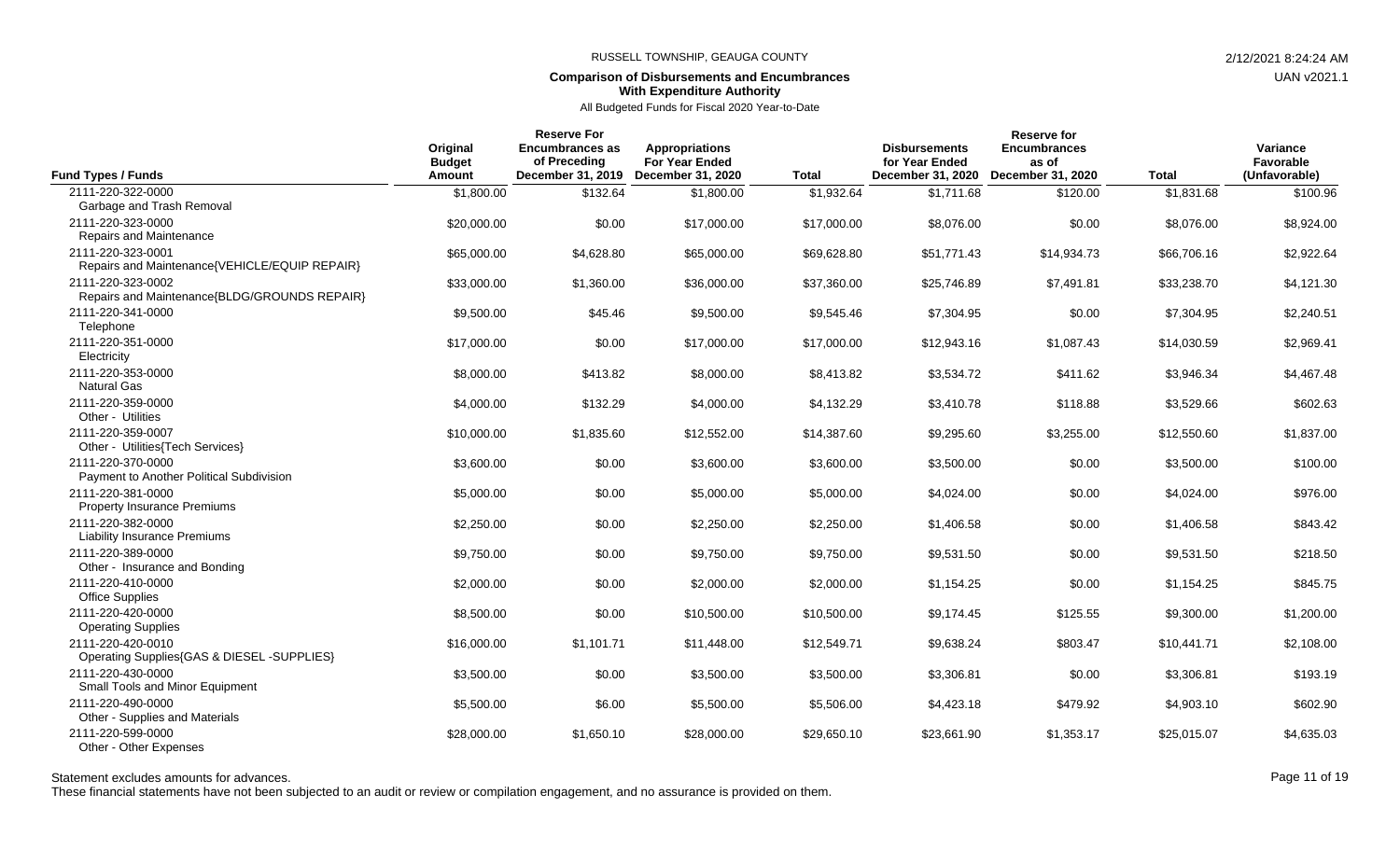## **Comparison of Disbursements and Encumbrances With Expenditure Authority**

All Budgeted Funds for Fiscal 2020 Year-to-Date

| <b>Fund Types / Funds</b>                                                           | Original<br><b>Budget</b><br><b>Amount</b> | <b>Reserve For</b><br><b>Encumbrances as</b><br>of Preceding<br>December 31, 2019 | <b>Appropriations</b><br><b>For Year Ended</b><br>December 31, 2020 | <b>Total</b>   | <b>Disbursements</b><br>for Year Ended<br>December 31, 2020 | <b>Reserve for</b><br><b>Encumbrances</b><br>as of<br>December 31, 2020 | <b>Total</b>   | Variance<br>Favorable<br>(Unfavorable) |
|-------------------------------------------------------------------------------------|--------------------------------------------|-----------------------------------------------------------------------------------|---------------------------------------------------------------------|----------------|-------------------------------------------------------------|-------------------------------------------------------------------------|----------------|----------------------------------------|
| 2111-220-599-0040<br>Other - Other Expenses{DRY-HYDRANT-OTHER}                      | \$500.00                                   | \$0.00                                                                            | \$500.00                                                            | \$500.00       | \$0.00                                                      | \$0.00                                                                  | \$0.00         | \$500.00                               |
| 2111-760-720-0000<br><b>Buildings</b>                                               | \$2,000.00                                 | \$25,341.72                                                                       | \$4,250.99                                                          | \$29,592.71    | \$29,280.00                                                 | \$0.00                                                                  | \$29,280.00    | \$312.71                               |
| 2111-760-740-0000<br>Machinery, Equipment and Furniture                             | \$5,200.00                                 | \$10,200.00                                                                       | \$8,490.00                                                          | \$18,690.00    | \$10,103.43                                                 | \$4,900.00                                                              | \$15,003.43    | \$3,686.57                             |
| 2111-760-740-1070<br>Machinery, Equipment and Furniture{FIRE EQUIPMENT -<br>RADIOS} | \$61,705.00                                | \$0.00                                                                            | \$58,714.01                                                         | \$58,714.01    | \$7,188.00                                                  | \$49,598.91                                                             | \$56,786.91    | \$1,927.10                             |
| 2111-760-750-0000<br><b>Motor Vehicles</b>                                          | \$80,000.00                                | \$0.00                                                                            | \$77,450.00                                                         | \$77,450.00    | \$0.00                                                      | \$75,647.33                                                             | \$75,647.33    | \$1,802.67                             |
| 2111-760-750-0050<br>Motor Vehicles{SECONDARY VEHICLE-M.V.}                         | \$0.00                                     | \$0.00                                                                            | \$0.00                                                              | \$0.00         | \$0.00                                                      | \$0.00                                                                  | \$0.00         | \$0.00                                 |
| 2111-910-910-0000<br>Transfers - Out                                                | \$0.00                                     | \$0.00                                                                            | \$376,952.00                                                        | \$376,952.00   | \$376,952.00                                                | \$0.00                                                                  | \$376,952.00   | \$0.00                                 |
| Fire District Fund Total:                                                           | \$1,258,084.00                             | \$46,848.14                                                                       | \$1,635,036.00                                                      | \$1,681,884.14 | \$1,369,209.80                                              | \$170,074.15                                                            | \$1,539,283.95 | \$142,600.19                           |
| <b>Road District</b>                                                                |                                            |                                                                                   |                                                                     |                |                                                             |                                                                         |                |                                        |
| 2141-330-190-0000<br>Other - Salaries                                               | \$279,531.00                               | \$0.00                                                                            | \$279,531.00                                                        | \$279,531.00   | \$279,531.00                                                | \$0.00                                                                  | \$279,531.00   | \$0.00                                 |
| 2141-330-211-0000<br>Ohio Public Employees Retirement System                        | \$45,004.49                                | \$0.00                                                                            | \$45,004.49                                                         | \$45,004.49    | \$15,753.67                                                 | \$0.00                                                                  | \$15,753.67    | \$29,250.82                            |
| 2141-330-213-0000<br>Medicare                                                       | \$4,661.18                                 | \$0.00                                                                            | \$4,661.18                                                          | \$4,661.18     | \$1,633.46                                                  | \$0.00                                                                  | \$1,633.46     | \$3,027.72                             |
| 2141-330-221-0000<br>Medical/Hospitalization                                        | \$0.00                                     | \$14,953.00                                                                       | \$0.00                                                              | \$14,953.00    | \$14,953.00                                                 | \$0.00                                                                  | \$14,953.00    | \$0.00                                 |
| 2141-330-222-0000<br>Life Insurance                                                 | \$0.00                                     | \$0.00                                                                            | \$0.00                                                              | \$0.00         | \$0.00                                                      | \$0.00                                                                  | \$0.00         | \$0.00                                 |
| 2141-330-223-0000<br>Dental Insurance                                               | \$0.00                                     | \$0.00                                                                            | \$0.00                                                              | \$0.00         | \$0.00                                                      | \$0.00                                                                  | \$0.00         | \$0.00                                 |
| 2141-330-224-0000<br>Vision Insurance                                               | \$0.00                                     | \$0.00                                                                            | \$0.00                                                              | \$0.00         | \$0.00                                                      | \$0.00                                                                  | \$0.00         | \$0.00                                 |
| 2141-330-230-0000<br><b>Workers' Compensation</b>                                   | \$7,338.65                                 | \$0.00                                                                            | \$7,338.65                                                          | \$7,338.65     | \$2,019.89                                                  | \$0.00                                                                  | \$2,019.89     | \$5,318.76                             |
| 2141-330-251-0000<br>Uniform, Tool and Equipment Reimbursements                     | \$7,500.00                                 | \$0.00                                                                            | \$7,500.00                                                          | \$7,500.00     | \$6,400.00                                                  | \$0.00                                                                  | \$6,400.00     | \$1,100.00                             |

Statement excludes amounts for advances. The state of the state of the state of the control of the Page 12 of 19

These financial statements have not been subjected to an audit or review or compilation engagement, and no assurance is provided on them.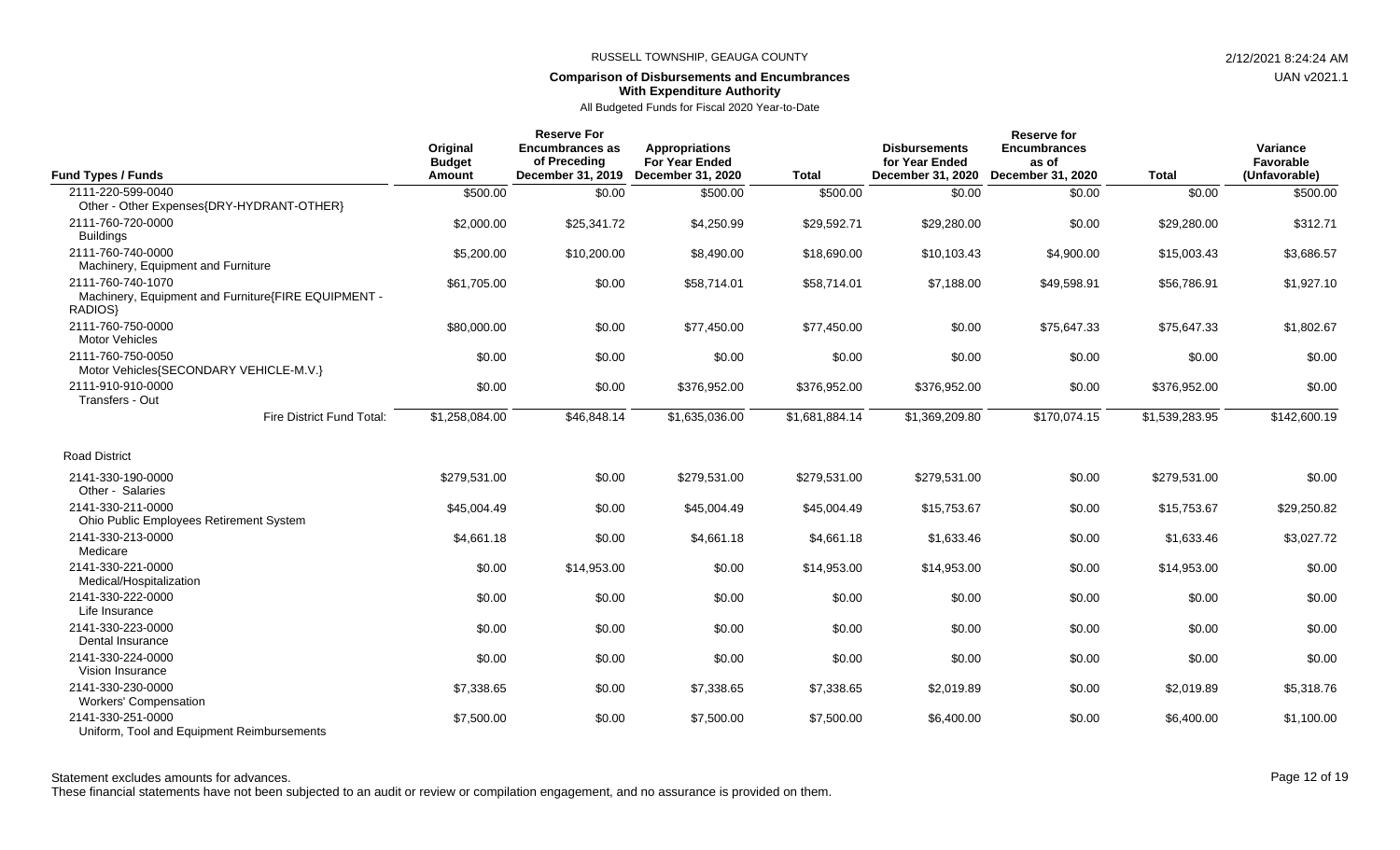## **Comparison of Disbursements and Encumbrances With Expenditure Authority**

All Budgeted Funds for Fiscal 2020 Year-to-Date

| <b>Fund Types / Funds</b>                                          | Original<br><b>Budget</b><br>Amount | <b>Reserve For</b><br><b>Encumbrances as</b><br>of Preceding<br>December 31, 2019 | <b>Appropriations</b><br><b>For Year Ended</b><br>December 31, 2020 | <b>Total</b> | <b>Disbursements</b><br>for Year Ended<br>December 31, 2020 | Reserve for<br><b>Encumbrances</b><br>as of<br>December 31, 2020 | <b>Total</b> | Variance<br>Favorable<br>(Unfavorable) |
|--------------------------------------------------------------------|-------------------------------------|-----------------------------------------------------------------------------------|---------------------------------------------------------------------|--------------|-------------------------------------------------------------|------------------------------------------------------------------|--------------|----------------------------------------|
| 2141-330-314-0000                                                  | \$15,000.00                         | \$0.00                                                                            | \$15,000.00                                                         | \$15,000.00  | \$11,927.30                                                 | \$0.00                                                           | \$11,927.30  | \$3,072.70                             |
| <b>Tax Collection Fees</b>                                         |                                     |                                                                                   |                                                                     |              |                                                             |                                                                  |              |                                        |
| 2141-330-323-0000                                                  | \$500.00                            | \$0.00                                                                            | \$500.00                                                            | \$500.00     | \$0.00                                                      | \$0.00                                                           | \$0.00       | \$500.00                               |
| Repairs and Maintenance                                            |                                     |                                                                                   |                                                                     |              |                                                             |                                                                  |              |                                        |
| 2141-330-323-0001<br>Repairs and Maintenance{VEHICLE/EQUIP REPAIR} | \$20,400.00                         | \$464.63                                                                          | \$20,400.00                                                         | \$20,864.63  | \$8,851.33                                                  | \$0.00                                                           | \$8,851.33   | \$12,013.30                            |
| 2141-330-323-0002                                                  |                                     |                                                                                   |                                                                     |              |                                                             |                                                                  |              |                                        |
| Repairs and Maintenance{BLDG/GROUNDS REPAIR}                       | \$6,700.00                          | \$0.00                                                                            | \$6,700.00                                                          | \$6,700.00   | \$0.00                                                      | \$0.00                                                           | \$0.00       | \$6,700.00                             |
| 2141-330-360-0000                                                  | \$5,000.00                          | \$0.00                                                                            | \$8,000.00                                                          | \$8,000.00   | \$6,745.00                                                  | \$0.00                                                           | \$6,745.00   | \$1,255.00                             |
| <b>Contracted Services</b>                                         |                                     |                                                                                   |                                                                     |              |                                                             |                                                                  |              |                                        |
| 2141-330-360-0060                                                  | \$1,500.00                          | \$0.00                                                                            | \$1,231.00                                                          | \$1,231.00   | \$0.00                                                      | \$0.00                                                           | \$0.00       | \$1,231.00                             |
| Contracted Services{IMPROVEMENT-CONTRACTS}                         |                                     |                                                                                   |                                                                     |              |                                                             |                                                                  |              |                                        |
| 2141-330-381-0000                                                  | \$3,500.00                          | \$0.00                                                                            | \$3,769.00                                                          | \$3,769.00   | \$3,769.00                                                  | \$0.00                                                           | \$3,769.00   | \$0.00                                 |
| <b>Property Insurance Premiums</b>                                 |                                     |                                                                                   |                                                                     |              |                                                             |                                                                  |              |                                        |
| 2141-330-382-0000                                                  | \$2,750.00                          | \$0.00                                                                            | \$2,750.00                                                          | \$2,750.00   | \$2,711.06                                                  | \$0.00                                                           | \$2,711.06   | \$38.94                                |
| <b>Liability Insurance Premiums</b>                                |                                     |                                                                                   |                                                                     |              |                                                             |                                                                  |              |                                        |
| 2141-330-420-0000                                                  | \$2,000.00                          | \$38.44                                                                           | \$2,000.00                                                          | \$2,038.44   | \$941.64                                                    | \$182.48                                                         | \$1.124.12   | \$914.32                               |
| <b>Operating Supplies</b>                                          |                                     |                                                                                   |                                                                     |              |                                                             |                                                                  |              |                                        |
| 2141-330-420-0013                                                  | \$60,000.00                         | \$0.00                                                                            | \$57,000.00                                                         | \$57,000.00  | \$40,120.47                                                 | \$0.00                                                           | \$40,120.47  | \$16,879.53                            |
| Operating Supplies{ASPHALT -SUPPLIES}                              |                                     |                                                                                   |                                                                     |              |                                                             |                                                                  |              |                                        |
| 2141-330-430-0000                                                  | \$2,000.00                          | \$0.00                                                                            | \$2,000.00                                                          | \$2,000.00   | \$994.77                                                    | \$0.00                                                           | \$994.77     | \$1,005.23                             |
| Small Tools and Minor Equipment                                    |                                     |                                                                                   |                                                                     |              |                                                             |                                                                  |              |                                        |
| 2141-330-490-0000<br>Other - Supplies and Materials                | \$8,000.00                          | \$159.79                                                                          | \$8,000.00                                                          | \$8,159.79   | \$5,488.83                                                  | \$0.00                                                           | \$5,488.83   | \$2,670.96                             |
| 2141-330-599-0000                                                  |                                     |                                                                                   |                                                                     |              |                                                             |                                                                  |              |                                        |
| Other - Other Expenses                                             | \$5,000.00                          | \$0.00                                                                            | \$5,000.00                                                          | \$5,000.00   | \$3,709.30                                                  | \$123.40                                                         | \$3,832.70   | \$1,167.30                             |
| 2141-760-730-0000                                                  | \$0.00                              | \$0.00                                                                            | \$0.00                                                              | \$0.00       | \$0.00                                                      | \$0.00                                                           | \$0.00       | \$0.00                                 |
| Improvement of Sites                                               |                                     |                                                                                   |                                                                     |              |                                                             |                                                                  |              |                                        |
| 2141-760-740-0000                                                  | \$50,000.00                         | \$0.00                                                                            | \$50,000.00                                                         | \$50,000.00  | \$17.044.39                                                 | \$0.00                                                           | \$17,044.39  | \$32,955.61                            |
| Machinery, Equipment and Furniture                                 |                                     |                                                                                   |                                                                     |              |                                                             |                                                                  |              |                                        |
| 2141-760-750-0000                                                  | \$0.00                              | \$0.00                                                                            | \$0.00                                                              | \$0.00       | \$0.00                                                      | \$0.00                                                           | \$0.00       | \$0.00                                 |
| <b>Motor Vehicles</b>                                              |                                     |                                                                                   |                                                                     |              |                                                             |                                                                  |              |                                        |
| 2141-760-750-0050                                                  | \$0.00                              | \$0.00                                                                            | \$0.00                                                              | \$0.00       | \$0.00                                                      | \$0.00                                                           | \$0.00       | \$0.00                                 |
| Motor Vehicles{SECONDARY VEHICLE-M.V.}                             |                                     |                                                                                   |                                                                     |              |                                                             |                                                                  |              |                                        |
| 2141-760-790-0000                                                  | \$500,000.00                        | \$352,535.70                                                                      | \$500,000.00                                                        | \$852,535.70 | \$768,812.62                                                | \$4,937.03                                                       | \$773,749.65 | \$78,786.05                            |
| Other - Capital Outlay                                             |                                     |                                                                                   |                                                                     |              |                                                             |                                                                  |              |                                        |
| 2141-910-910-0000                                                  | \$0.00                              | \$0.00                                                                            | \$256,937.00                                                        | \$256,937.00 | \$256,937,00                                                | \$0.00                                                           | \$256,937.00 | \$0.00                                 |
| Transfers - Out                                                    |                                     |                                                                                   |                                                                     |              |                                                             |                                                                  |              |                                        |

These financial statements have not been subjected to an audit or review or compilation engagement, and no assurance is provided on them.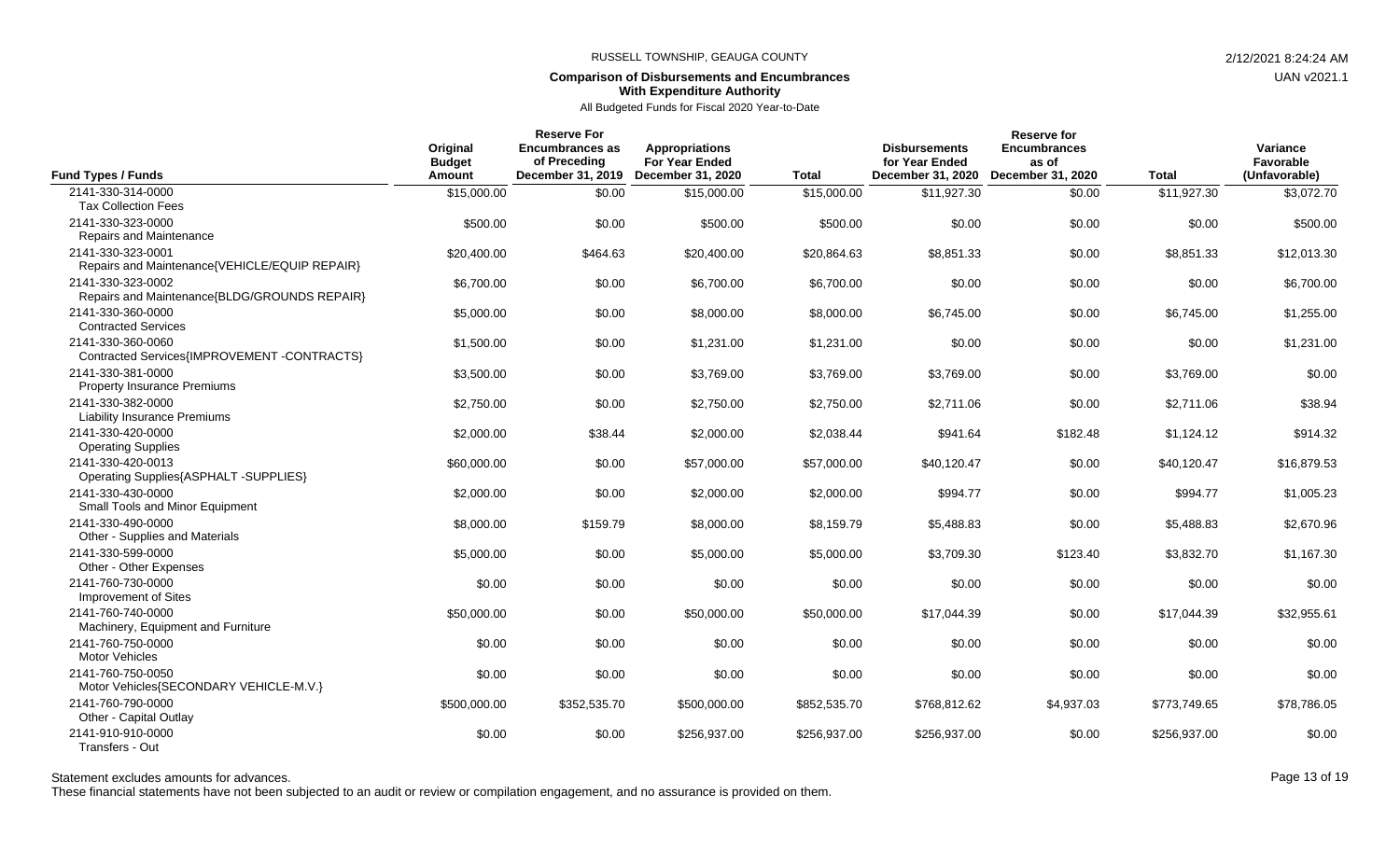## **Comparison of Disbursements and Encumbrances With Expenditure Authority**

All Budgeted Funds for Fiscal 2020 Year-to-Date

| <b>Fund Types / Funds</b>                               | Original<br><b>Budget</b><br>Amount | <b>Reserve For</b><br><b>Encumbrances as</b><br>of Preceding<br>December 31, 2019 | <b>Appropriations</b><br>For Year Ended<br><b>December 31, 2020</b> | <b>Total</b>   | <b>Disbursements</b><br>for Year Ended<br>December 31, 2020 | <b>Reserve for</b><br><b>Encumbrances</b><br>as of<br>December 31, 2020 | <b>Total</b>   | Variance<br>Favorable<br>(Unfavorable) |
|---------------------------------------------------------|-------------------------------------|-----------------------------------------------------------------------------------|---------------------------------------------------------------------|----------------|-------------------------------------------------------------|-------------------------------------------------------------------------|----------------|----------------------------------------|
| Road District Fund Total:                               | \$1,026,385.32                      | \$368,151.56                                                                      | \$1,283,322.32                                                      | \$1,651,473.88 | \$1,448,343.73                                              | \$5,242.91                                                              | \$1,453,586.64 | \$197,887.24                           |
| Zoning                                                  |                                     |                                                                                   |                                                                     |                |                                                             |                                                                         |                |                                        |
| 2181-130-190-0000<br>Other - Salaries                   | \$18,970.00                         | \$0.00                                                                            | \$18,970.00                                                         | \$18,970.00    | \$0.00                                                      | \$0.00                                                                  | \$0.00         | \$18,970.00                            |
| 2181-130-341-0000<br>Telephone                          | \$1,000.00                          | \$0.00                                                                            | \$1,000.00                                                          | \$1,000.00     | \$1,000.00                                                  | \$0.00                                                                  | \$1,000.00     | \$0.00                                 |
| 2181-130-490-0000<br>Other - Supplies and Materials     | \$2,000.00                          | \$81.00                                                                           | \$2,000.00                                                          | \$2,081.00     | \$609.39                                                    | \$0.00                                                                  | \$609.39       | \$1,471.61                             |
| 2181-130-599-0000<br>Other - Other Expenses             | \$5,000.00                          | \$0.00                                                                            | \$5,000.00                                                          | \$5,000.00     | \$924.18                                                    | \$125.84                                                                | \$1,050.02     | \$3,949.98                             |
| 2181-760-740-0000<br>Machinery, Equipment and Furniture | \$0.00                              | \$0.00                                                                            | \$0.00                                                              | \$0.00         | \$0.00                                                      | \$0.00                                                                  | \$0.00         | \$0.00                                 |
| Zoning Fund Total:                                      | \$26,970.00                         | \$81.00                                                                           | \$26,970.00                                                         | \$27,051.00    | \$2,533.57                                                  | \$125.84                                                                | \$2,659.41     | \$24,391.59                            |
| Permissive Motor Vehicle License Tax                    |                                     |                                                                                   |                                                                     |                |                                                             |                                                                         |                |                                        |
| 2231-330-420-0000<br><b>Operating Supplies</b>          | \$20,000.00                         | \$0.00                                                                            | \$20,000.00                                                         | \$20,000.00    | \$12,950.30                                                 | \$0.00                                                                  | \$12,950.30    | \$7,049.70                             |
| Permissive Motor Vehicle License Tax Fund Total:        | \$20,000.00                         | \$0.00                                                                            | \$20,000.00                                                         | \$20,000.00    | \$12,950.30                                                 | \$0.00                                                                  | \$12,950.30    | \$7,049.70                             |
| <b>Enforcement and Education</b>                        |                                     |                                                                                   |                                                                     |                |                                                             |                                                                         |                |                                        |
| 2271-210-599-0000<br>Other - Other Expenses             | \$5,600.00                          | \$0.00                                                                            | \$5,600.00                                                          | \$5,600.00     | \$0.00                                                      | \$0.00                                                                  | \$0.00         | \$5,600.00                             |
| <b>Enforcement and Education Fund Total:</b>            | \$5,600.00                          | \$0.00                                                                            | \$5,600.00                                                          | \$5,600.00     | \$0.00                                                      | \$0.00                                                                  | \$0.00         | \$5,600.00                             |
| Fire and Rescue, Ambulance and EMS Serv.                |                                     |                                                                                   |                                                                     |                |                                                             |                                                                         |                |                                        |
| 2281-230-190-0000<br>Other - Salaries                   | \$70,800.00                         | \$0.00                                                                            | \$70,800.00                                                         | \$70,800.00    | \$4,622.01                                                  | \$0.00                                                                  | \$4,622.01     | \$66,177.99                            |
| 2281-230-599-0000<br>Other - Other Expenses             | \$26,000.00                         | \$0.00                                                                            | \$26,000.00                                                         | \$26,000.00    | \$20,660.00                                                 | \$0.00                                                                  | \$20,660.00    | \$5,340.00                             |
| 2281-760-740-0000<br>Machinery, Equipment and Furniture | \$0.00                              | \$0.00                                                                            | \$0.00                                                              | \$0.00         | \$0.00                                                      | \$0.00                                                                  | \$0.00         | \$0.00                                 |
| 2281-760-750-0000<br>Motor Vehicles                     | \$10,664.00                         | \$0.00                                                                            | \$10,664.00                                                         | \$10,664.00    | \$1,211.50                                                  | \$8,599.66                                                              | \$9,811.16     | \$852.84                               |

## Statement excludes amounts for advances. The state of the state of the state of the control of the control of the Page 14 of 19

These financial statements have not been subjected to an audit or review or compilation engagement, and no assurance is provided on them.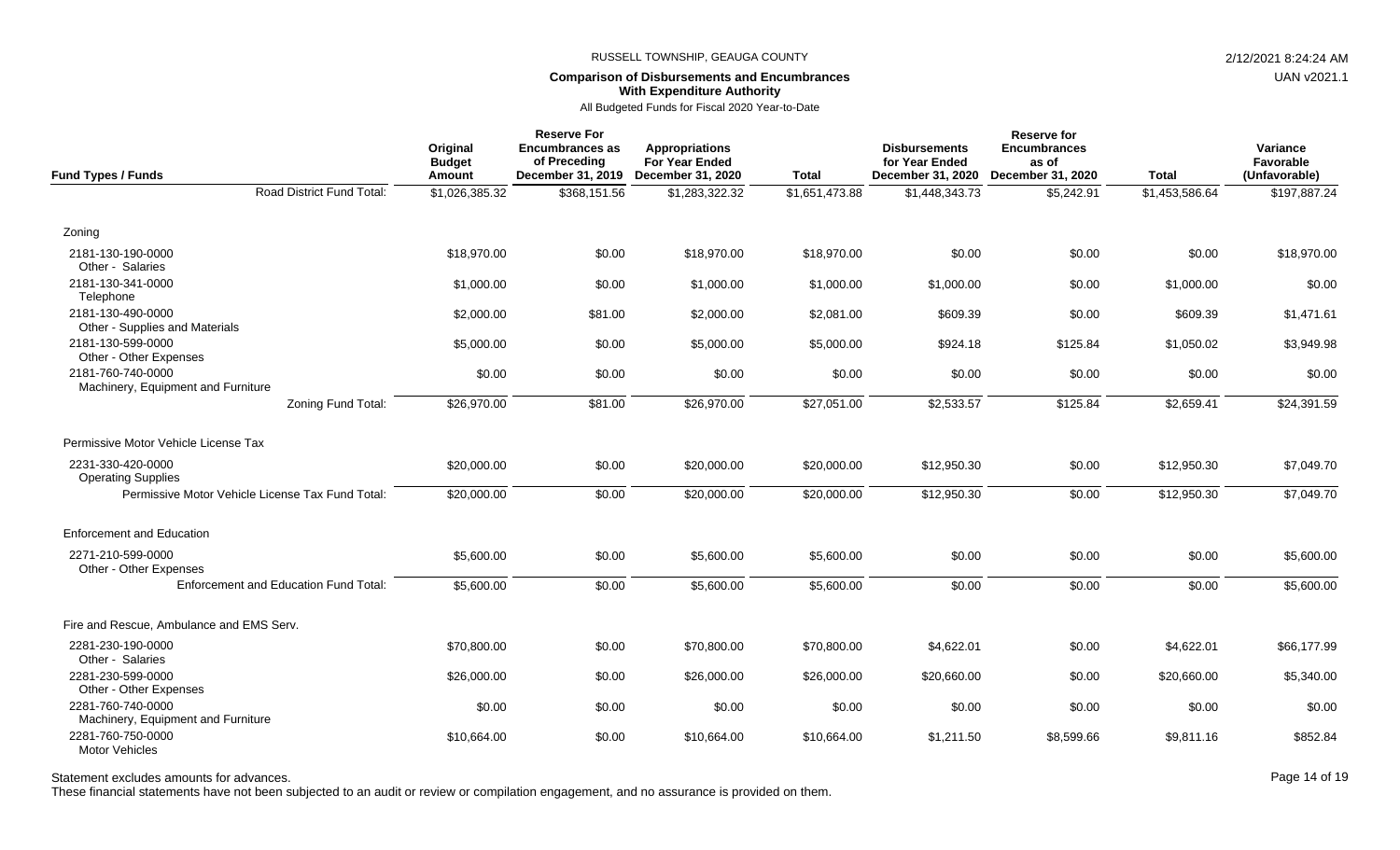## **Comparison of Disbursements and Encumbrances With Expenditure Authority**

All Budgeted Funds for Fiscal 2020 Year-to-Date

| <b>Fund Types / Funds</b>                               | Original<br><b>Budget</b><br>Amount | <b>Reserve For</b><br><b>Encumbrances as</b><br>of Preceding | <b>Appropriations</b><br>For Year Ended<br>December 31, 2019 December 31, 2020 | <b>Total</b>   | <b>Disbursements</b><br>for Year Ended<br>December 31, 2020 | <b>Reserve for</b><br><b>Encumbrances</b><br>as of<br>December 31, 2020 | <b>Total</b>   | Variance<br>Favorable<br>(Unfavorable) |
|---------------------------------------------------------|-------------------------------------|--------------------------------------------------------------|--------------------------------------------------------------------------------|----------------|-------------------------------------------------------------|-------------------------------------------------------------------------|----------------|----------------------------------------|
| Fire and Rescue, Ambulance and EMS Serv. Fund Total:    | \$107,464.00                        | \$0.00                                                       | \$107,464.00                                                                   | \$107,464.00   | \$26,493.51                                                 | \$8,599.66                                                              | \$35,093.17    | \$72,370.83                            |
| Ohio Peace Officer Training Grant Money                 |                                     |                                                              |                                                                                |                |                                                             |                                                                         |                |                                        |
| 2901-210-318-0000<br><b>Training Services</b>           | \$0.00                              | \$0.00                                                       | \$0.00                                                                         | \$0.00         | \$0.00                                                      | \$0.00                                                                  | \$0.00         | \$0.00                                 |
| Ohio Peace Officer Training Grant Money Fund Total:     | \$0.00                              | \$0.00                                                       | \$0.00                                                                         | \$0.00         | \$0.00                                                      | \$0.00                                                                  | \$0.00         | \$0.00                                 |
| Fire FEMA Grant - EMS equipment                         |                                     |                                                              |                                                                                |                |                                                             |                                                                         |                |                                        |
| 2902-230-740-0000<br>Machinery, Equipment and Furniture | \$0.00                              | \$0.00                                                       | \$0.00                                                                         | \$0.00         | \$0.00                                                      | \$0.00                                                                  | \$0.00         | \$0.00                                 |
| Fire FEMA Grant - EMS equipment Fund Total:             | \$0.00                              | \$0.00                                                       | \$0.00                                                                         | \$0.00         | \$0.00                                                      | \$0.00                                                                  | \$0.00         | \$0.00                                 |
| <b>CARES ACT - HHS Provider Relief Fund</b>             |                                     |                                                              |                                                                                |                |                                                             |                                                                         |                |                                        |
| 2903-190-599-0000<br>Other - Other Expenses             | \$3,523.15                          | \$0.00                                                       | \$3,573.15                                                                     | \$3,573.15     | \$3,542.07                                                  | \$0.00                                                                  | \$3,542.07     | \$31.08                                |
| <b>CARES ACT - HHS Provider Relief Fund Fund Total:</b> | \$3,523.15                          | \$0.00                                                       | \$3,573.15                                                                     | \$3,573.15     | \$3,542.07                                                  | \$0.00                                                                  | \$3,542.07     | \$31.08                                |
| Local Coronavirus Relief Fun (LCRF)                     |                                     |                                                              |                                                                                |                |                                                             |                                                                         |                |                                        |
| 2904-190-599-0000<br>Other - Other Expenses             | \$62,193.40                         | \$0.00                                                       | \$283,825.16                                                                   | \$283,825.16   | \$255,249.08                                                | \$28,000.00                                                             | \$283,249.08   | \$576.08                               |
| Local Coronavirus Relief Fun (LCRF) Fund Total:         | \$62,193.40                         | \$0.00                                                       | \$283,825.16                                                                   | \$283,825.16   | \$255,249.08                                                | \$28,000.00                                                             | \$283,249.08   | \$576.08                               |
| Special Revenue Funds Total:                            | \$5,904,014.37                      | \$854,846.83                                                 | \$7,132,971.13                                                                 | \$7,987,817.96 | \$6,107,353.61                                              | \$445,342.23                                                            | \$6,552,695.84 | \$1,435,122.12                         |
| 3000 Debt Service                                       |                                     |                                                              |                                                                                |                |                                                             |                                                                         |                |                                        |
| General (bond) (note) Retirement                        |                                     |                                                              |                                                                                |                |                                                             |                                                                         |                |                                        |
| 3101-220-314-0000<br><b>Tax Collection Fees</b>         | \$4,000.00                          | \$0.00                                                       | \$4,000.00                                                                     | \$4,000.00     | \$604.86                                                    | \$0.00                                                                  | \$604.86       | \$3,395.14                             |
| 3101-810-810-0000<br>Principal Payments - Bonds         | \$165,000.00                        | \$0.00                                                       | \$165,000.00                                                                   | \$165,000.00   | \$165,000.00                                                | \$0.00                                                                  | \$165,000.00   | \$0.00                                 |
| 3101-830-830-0000<br><b>Interest Payments</b>           | \$19,240.00                         | \$0.00                                                       | \$19,240.00                                                                    | \$19,240.00    | \$19,240.00                                                 | \$0.00                                                                  | \$19,240.00    | \$0.00                                 |

Statement excludes amounts for advances. The statement excludes amounts for advances. Page 15 of 19

These financial statements have not been subjected to an audit or review or compilation engagement, and no assurance is provided on them.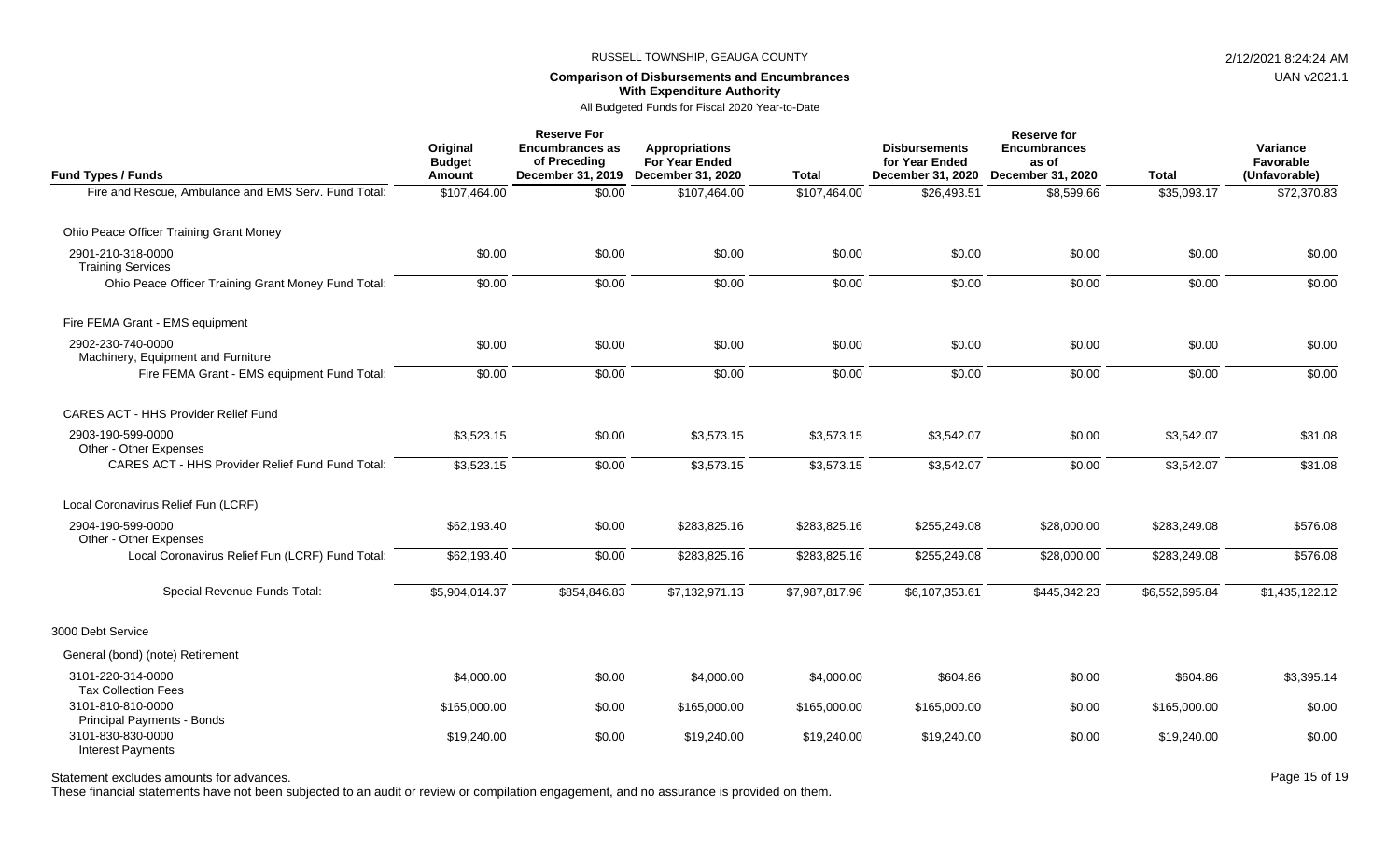# **Comparison of Disbursements and Encumbrances With Expenditure Authority**

UAN v2021.1

## All Budgeted Funds for Fiscal 2020 Year-to-Date

| <b>Fund Types / Funds</b>                                                      | Original<br><b>Budget</b><br>Amount | <b>Reserve For</b><br><b>Encumbrances as</b><br>of Preceding<br>December 31, 2019 | <b>Appropriations</b><br><b>For Year Ended</b><br>December 31, 2020 | <b>Total</b>   | <b>Disbursements</b><br>for Year Ended<br>December 31, 2020 | <b>Reserve for</b><br><b>Encumbrances</b><br>as of<br>December 31, 2020 | <b>Total</b>   | Variance<br>Favorable<br>(Unfavorable) |
|--------------------------------------------------------------------------------|-------------------------------------|-----------------------------------------------------------------------------------|---------------------------------------------------------------------|----------------|-------------------------------------------------------------|-------------------------------------------------------------------------|----------------|----------------------------------------|
| General (bond) (note) Retirement Fund Total:                                   | \$188,240.00                        | \$0.00                                                                            | \$188,240.00                                                        | \$188,240.00   | \$184,844.86                                                | \$0.00                                                                  | \$184,844.86   | \$3,395.14                             |
| Miscellaneous Debt Service                                                     |                                     |                                                                                   |                                                                     |                |                                                             |                                                                         |                |                                        |
| 3902-820-820-2009<br>Principal Payments - Notes{ROAD TAX ANTICIPATION<br>NOTE} | \$0.00                              | \$0.00                                                                            | \$0.00                                                              | \$0.00         | \$0.00                                                      | \$0.00                                                                  | \$0.00         | \$0.00                                 |
| 3902-830-830-2009<br>Interest Payments{ROAD TAX ANTICIPATION NOTE}             | \$0.00                              | \$0.00                                                                            | \$0.00                                                              | \$0.00         | \$0.00                                                      | \$0.00                                                                  | \$0.00         | \$0.00                                 |
| 3902-910-910-0000<br>Transfers - Out                                           | \$0.00                              | \$0.00                                                                            | \$0.00                                                              | \$0.00         | \$0.00                                                      | \$0.00                                                                  | \$0.00         | \$0.00                                 |
| Miscellaneous Debt Service Fund Total:                                         | \$0.00                              | \$0.00                                                                            | \$0.00                                                              | \$0.00         | \$0.00                                                      | \$0.00                                                                  | \$0.00         | \$0.00                                 |
| Miscellaneous Debt Service-OPW LOAN                                            |                                     |                                                                                   |                                                                     |                |                                                             |                                                                         |                |                                        |
| 3903-820-820-2010<br>Principal Payments - Notes{PRINCIPAL-ROAD PAVING}         | \$49,847.08                         | \$0.00                                                                            | \$49,847.08                                                         | \$49,847.08    | \$49,847.08                                                 | \$0.00                                                                  | \$49,847.08    | \$0.00                                 |
| 3903-830-830-0000<br><b>Interest Payments</b>                                  | \$0.00                              | \$0.00                                                                            | \$0.00                                                              | \$0.00         | \$0.00                                                      | \$0.00                                                                  | \$0.00         | \$0.00                                 |
| Miscellaneous Debt Service-OPW LOAN Fund Total:                                | \$49,847.08                         | \$0.00                                                                            | \$49,847.08                                                         | \$49,847.08    | \$49,847.08                                                 | \$0.00                                                                  | \$49,847.08    | \$0.00                                 |
| Debt Service Funds Total:                                                      | \$238,087.08                        | \$0.00                                                                            | \$238,087.08                                                        | \$238,087.08   | \$234,691.94                                                | \$0.00                                                                  | \$234,691.94   | \$3,395.14                             |
| 4000 Capital Projects                                                          |                                     |                                                                                   |                                                                     |                |                                                             |                                                                         |                |                                        |
| <b>Public Works Commission Project</b>                                         |                                     |                                                                                   |                                                                     |                |                                                             |                                                                         |                |                                        |
| 4401-760-790-0000<br>Other - Capital Outlay                                    | \$303,892.60                        | \$0.00                                                                            | \$303,892.60                                                        | \$303,892.60   | \$303,892.60                                                | \$0.00                                                                  | \$303,892.60   | \$0.00                                 |
| Public Works Commission Project Fund Total:                                    | \$303,892.60                        | \$0.00                                                                            | \$303,892.60                                                        | \$303,892.60   | \$303,892.60                                                | \$0.00                                                                  | \$303,892.60   | \$0.00                                 |
| Capital Projects - County Line Road                                            |                                     |                                                                                   |                                                                     |                |                                                             |                                                                         |                |                                        |
| 4901-760-790-2019<br>Other - Capital Outlay{COUNTY LINE RD<br>RECONSTRUCTION}  | \$246,656.14                        | \$1,482,512.03                                                                    | \$252,511.84                                                        | \$1,735,023.87 | \$1,414,185.21                                              | \$168,919.14                                                            | \$1,583,104.35 | \$151,919.52                           |
| Capital Projects - County Line Road Fund Total:                                | \$246,656.14                        | \$1,482,512.03                                                                    | \$252,511.84                                                        | \$1,735,023.87 | \$1,414,185.21                                              | \$168,919.14                                                            | \$1,583,104.35 | \$151,919.52                           |

Statement excludes amounts for advances. The statement of the distance of the control of the Page 16 of 19

These financial statements have not been subjected to an audit or review or compilation engagement, and no assurance is provided on them.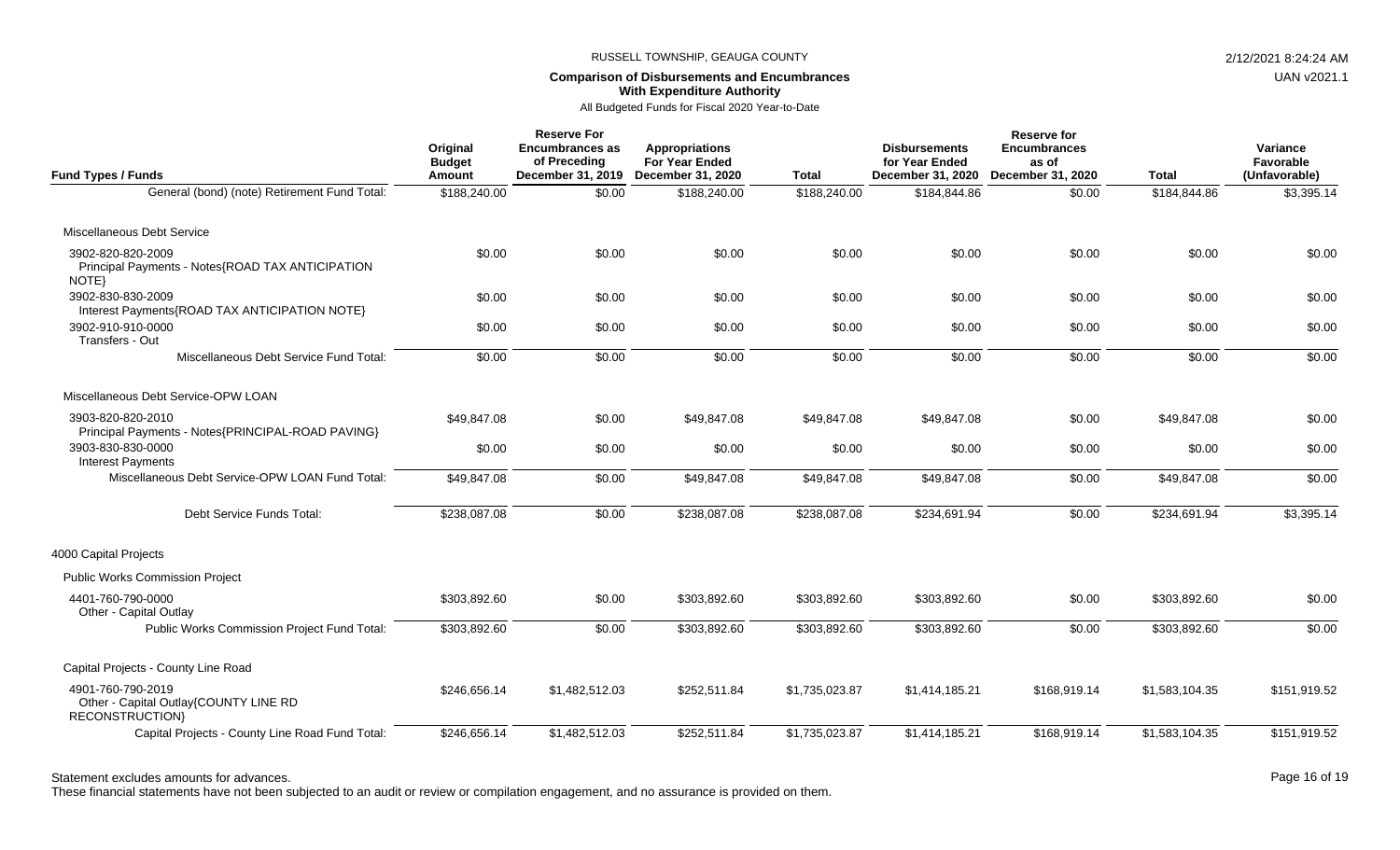# **Comparison of Disbursements and Encumbrances With Expenditure Authority**

## All Budgeted Funds for Fiscal 2020 Year-to-Date

| Fund Types / Funds                                                | Original<br><b>Budget</b><br>Amount | <b>Reserve For</b><br><b>Encumbrances as</b><br>of Preceding<br>December 31, 2019 December 31, 2020 | <b>Appropriations</b><br><b>For Year Ended</b> | <b>Total</b> | <b>Disbursements</b><br>for Year Ended<br>December 31, 2020 | <b>Reserve for</b><br><b>Encumbrances</b><br>as of<br>December 31, 2020 | <b>Total</b> | Variance<br>Favorable<br>(Unfavorable) |
|-------------------------------------------------------------------|-------------------------------------|-----------------------------------------------------------------------------------------------------|------------------------------------------------|--------------|-------------------------------------------------------------|-------------------------------------------------------------------------|--------------|----------------------------------------|
| Miscellaneous Capital Projects                                    |                                     |                                                                                                     |                                                |              |                                                             |                                                                         |              |                                        |
| 4903-760-730-0300<br>Improvement of Sites{GRANTS}                 | \$23,620.56                         | \$0.00                                                                                              | \$23,620.56                                    | \$23,620.56  | \$12,000.00                                                 | \$0.00                                                                  | \$12,000.00  | \$11,620.56                            |
| Miscellaneous Capital Projects Fund Total:                        | \$23,620.56                         | \$0.00                                                                                              | \$23,620.56                                    | \$23,620.56  | \$12,000.00                                                 | \$0.00                                                                  | \$12,000.00  | \$11,620.56                            |
| Capital Project - General Fund Reserve                            |                                     |                                                                                                     |                                                |              |                                                             |                                                                         |              |                                        |
| 4904-190-323-0000<br>Repairs and Maintenance                      | \$0.00                              | \$0.00                                                                                              | \$0.00                                         | \$0.00       | \$0.00                                                      | \$0.00                                                                  | \$0.00       | \$0.00                                 |
| 4904-190-323-0002<br>Repairs and Maintenance{BLDG/GROUNDS REPAIR} | \$0.00                              | \$0.00                                                                                              | \$0.00                                         | \$0.00       | \$0.00                                                      | \$0.00                                                                  | \$0.00       | \$0.00                                 |
| 4904-190-323-0006<br>Repairs and Maintenance{WASTE WATER}         | \$0.00                              | \$0.00                                                                                              | \$0.00                                         | \$0.00       | \$0.00                                                      | \$0.00                                                                  | \$0.00       | \$0.00                                 |
| 4904-190-329-0000<br>Other - Property Services                    | \$0.00                              | \$0.00                                                                                              | \$0.00                                         | \$0.00       | \$0.00                                                      | \$0.00                                                                  | \$0.00       | \$0.00                                 |
| 4904-760-720-0000<br><b>Buildings</b>                             | \$0.00                              | \$0.00                                                                                              | \$0.00                                         | \$0.00       | \$0.00                                                      | \$0.00                                                                  | \$0.00       | \$0.00                                 |
| 4904-760-730-0000<br>Improvement of Sites                         | \$0.00                              | \$0.00                                                                                              | \$0.00                                         | \$0.00       | \$0.00                                                      | \$0.00                                                                  | \$0.00       | \$0.00                                 |
| 4904-760-740-0000<br>Machinery, Equipment and Furniture           | \$0.00                              | \$0.00                                                                                              | \$0.00                                         | \$0.00       | \$0.00                                                      | \$0.00                                                                  | \$0.00       | \$0.00                                 |
| Capital Project - General Fund Reserve Fund Total:                | \$0.00                              | \$0.00                                                                                              | \$0.00                                         | \$0.00       | \$0.00                                                      | \$0.00                                                                  | \$0.00       | \$0.00                                 |
| Capital Project - Road Dept Reserve                               |                                     |                                                                                                     |                                                |              |                                                             |                                                                         |              |                                        |
| 4905-190-323-0000<br>Repairs and Maintenance                      | \$0.00                              | \$0.00                                                                                              | \$0.00                                         | \$0.00       | \$0.00                                                      | \$0.00                                                                  | \$0.00       | \$0.00                                 |
| 4905-190-323-0002<br>Repairs and Maintenance{BLDG/GROUNDS REPAIR} | \$0.00                              | \$0.00                                                                                              | \$0.00                                         | \$0.00       | \$0.00                                                      | \$0.00                                                                  | \$0.00       | \$0.00                                 |
| 4905-190-323-0006<br>Repairs and Maintenance{WASTE WATER}         | \$0.00                              | \$0.00                                                                                              | \$0.00                                         | \$0.00       | \$0.00                                                      | \$0.00                                                                  | \$0.00       | \$0.00                                 |
| 4905-190-329-0000<br>Other - Property Services                    | \$0.00                              | \$0.00                                                                                              | \$0.00                                         | \$0.00       | \$0.00                                                      | \$0.00                                                                  | \$0.00       | \$0.00                                 |
| 4905-760-720-0000<br><b>Buildings</b>                             | \$0.00                              | \$0.00                                                                                              | \$0.00                                         | \$0.00       | \$0.00                                                      | \$0.00                                                                  | \$0.00       | \$0.00                                 |
| 4905-760-730-0000<br>Improvement of Sites                         | \$0.00                              | \$0.00                                                                                              | \$0.00                                         | \$0.00       | \$0.00                                                      | \$0.00                                                                  | \$0.00       | \$0.00                                 |

Statement excludes amounts for advances. The state of the state of the state of the control of the Page 17 of 19

These financial statements have not been subjected to an audit or review or compilation engagement, and no assurance is provided on them.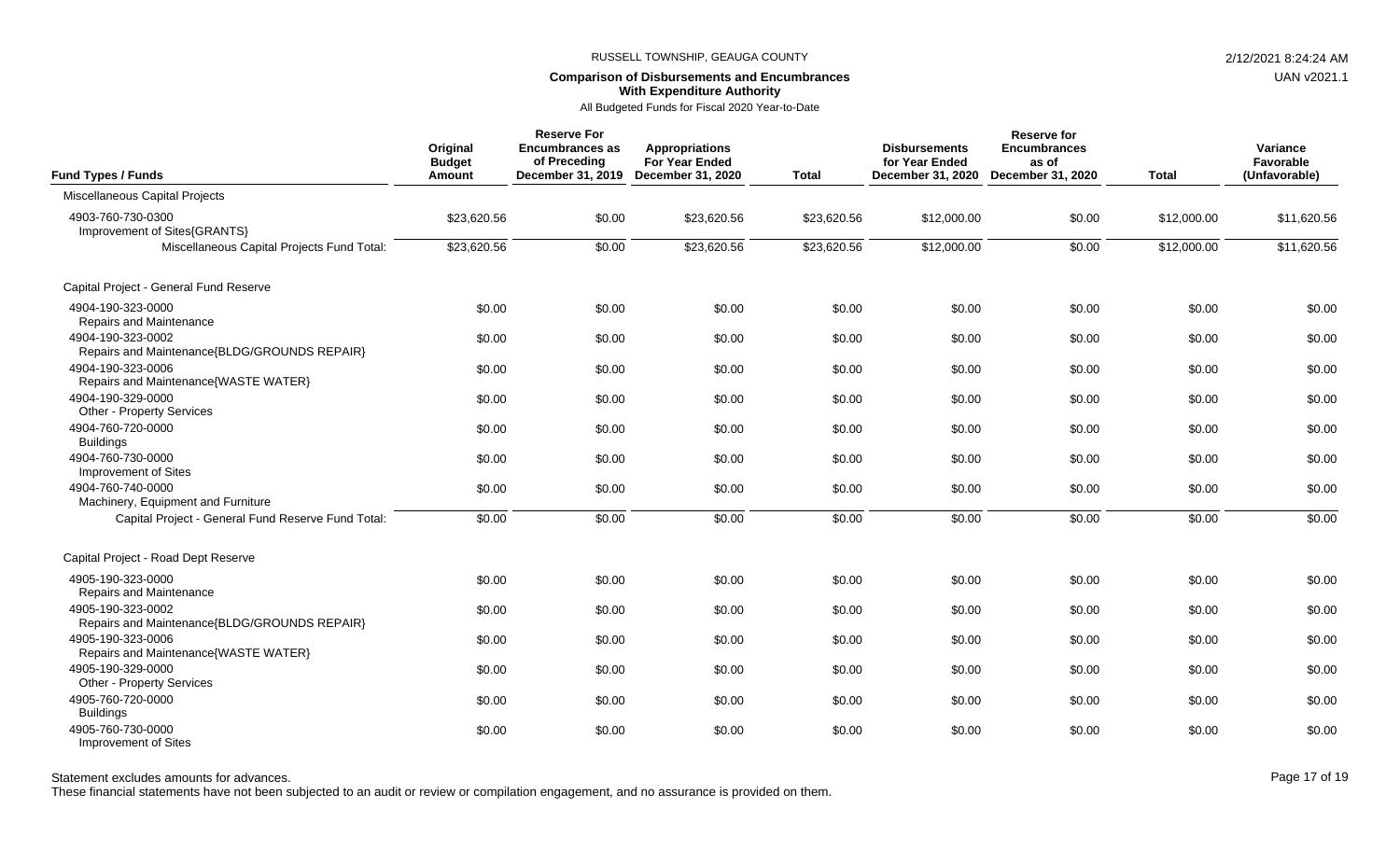## **Comparison of Disbursements and Encumbrances With Expenditure Authority**

All Budgeted Funds for Fiscal 2020 Year-to-Date

| <b>Fund Types / Funds</b>                                         | Original<br><b>Budget</b><br>Amount | <b>Reserve For</b><br><b>Encumbrances as</b><br>of Preceding | Appropriations<br><b>For Year Ended</b><br>December 31, 2019 December 31, 2020 | <b>Total</b> | <b>Disbursements</b><br>for Year Ended<br>December 31, 2020 | <b>Reserve for</b><br><b>Encumbrances</b><br>as of<br>December 31, 2020 | <b>Total</b> | Variance<br>Favorable<br>(Unfavorable) |
|-------------------------------------------------------------------|-------------------------------------|--------------------------------------------------------------|--------------------------------------------------------------------------------|--------------|-------------------------------------------------------------|-------------------------------------------------------------------------|--------------|----------------------------------------|
| 4905-760-740-0000                                                 | \$0.00                              | \$0.00                                                       | \$0.00                                                                         | \$0.00       | \$0.00                                                      | \$0.00                                                                  | \$0.00       | \$0.00                                 |
| Machinery, Equipment and Furniture                                |                                     |                                                              |                                                                                |              |                                                             |                                                                         |              |                                        |
| Capital Project - Road Dept Reserve Fund Total:                   | \$0.00                              | \$0.00                                                       | \$0.00                                                                         | \$0.00       | \$0.00                                                      | \$0.00                                                                  | \$0.00       | \$0.00                                 |
| Capital Project - Police Dept Reserve                             |                                     |                                                              |                                                                                |              |                                                             |                                                                         |              |                                        |
| 4906-190-323-0000<br>Repairs and Maintenance                      | \$0.00                              | \$0.00                                                       | \$0.00                                                                         | \$0.00       | \$0.00                                                      | \$0.00                                                                  | \$0.00       | \$0.00                                 |
| 4906-190-323-0002<br>Repairs and Maintenance{BLDG/GROUNDS REPAIR} | \$0.00                              | \$0.00                                                       | \$0.00                                                                         | \$0.00       | \$0.00                                                      | \$0.00                                                                  | \$0.00       | \$0.00                                 |
| 4906-190-323-0006<br>Repairs and Maintenance{WASTE WATER}         | \$0.00                              | \$0.00                                                       | \$0.00                                                                         | \$0.00       | \$0.00                                                      | \$0.00                                                                  | \$0.00       | \$0.00                                 |
| 4906-190-329-0000<br>Other - Property Services                    | \$0.00                              | \$0.00                                                       | \$0.00                                                                         | \$0.00       | \$0.00                                                      | \$0.00                                                                  | \$0.00       | \$0.00                                 |
| 4906-760-720-0000<br><b>Buildings</b>                             | \$0.00                              | \$0.00                                                       | \$0.00                                                                         | \$0.00       | \$0.00                                                      | \$0.00                                                                  | \$0.00       | \$0.00                                 |
| 4906-760-730-0000<br>Improvement of Sites                         | \$0.00                              | \$0.00                                                       | \$0.00                                                                         | \$0.00       | \$0.00                                                      | \$0.00                                                                  | \$0.00       | \$0.00                                 |
| 4906-760-740-0000<br>Machinery, Equipment and Furniture           | \$0.00                              | \$0.00                                                       | \$0.00                                                                         | \$0.00       | \$0.00                                                      | \$0.00                                                                  | \$0.00       | \$0.00                                 |
| Capital Project - Police Dept Reserve Fund Total:                 | \$0.00                              | \$0.00                                                       | \$0.00                                                                         | \$0.00       | \$0.00                                                      | \$0.00                                                                  | \$0.00       | \$0.00                                 |
| Capital Project - Fire Dept Reserve                               |                                     |                                                              |                                                                                |              |                                                             |                                                                         |              |                                        |
| 4907-190-323-0000<br>Repairs and Maintenance                      | \$0.00                              | \$0.00                                                       | \$0.00                                                                         | \$0.00       | \$0.00                                                      | \$0.00                                                                  | \$0.00       | \$0.00                                 |
| 4907-190-323-0002<br>Repairs and Maintenance{BLDG/GROUNDS REPAIR} | \$0.00                              | \$0.00                                                       | \$0.00                                                                         | \$0.00       | \$0.00                                                      | \$0.00                                                                  | \$0.00       | \$0.00                                 |
| 4907-190-323-0006<br>Repairs and Maintenance{WASTE WATER}         | \$0.00                              | \$0.00                                                       | \$0.00                                                                         | \$0.00       | \$0.00                                                      | \$0.00                                                                  | \$0.00       | \$0.00                                 |
| 4907-190-329-0000<br>Other - Property Services                    | \$0.00                              | \$0.00                                                       | \$0.00                                                                         | \$0.00       | \$0.00                                                      | \$0.00                                                                  | \$0.00       | \$0.00                                 |
| 4907-760-720-0000<br><b>Buildings</b>                             | \$0.00                              | \$0.00                                                       | \$0.00                                                                         | \$0.00       | \$0.00                                                      | \$0.00                                                                  | \$0.00       | \$0.00                                 |
| 4907-760-730-0000<br>Improvement of Sites                         | \$0.00                              | \$0.00                                                       | \$0.00                                                                         | \$0.00       | \$0.00                                                      | \$0.00                                                                  | \$0.00       | \$0.00                                 |
| 4907-760-740-0000<br>Machinery, Equipment and Furniture           | \$0.00                              | \$0.00                                                       | \$0.00                                                                         | \$0.00       | \$0.00                                                      | \$0.00                                                                  | \$0.00       | \$0.00                                 |

Statement excludes amounts for advances. The statement of the distance of the control of the Page 18 of 19 and the Page 18 of 19

These financial statements have not been subjected to an audit or review or compilation engagement, and no assurance is provided on them.